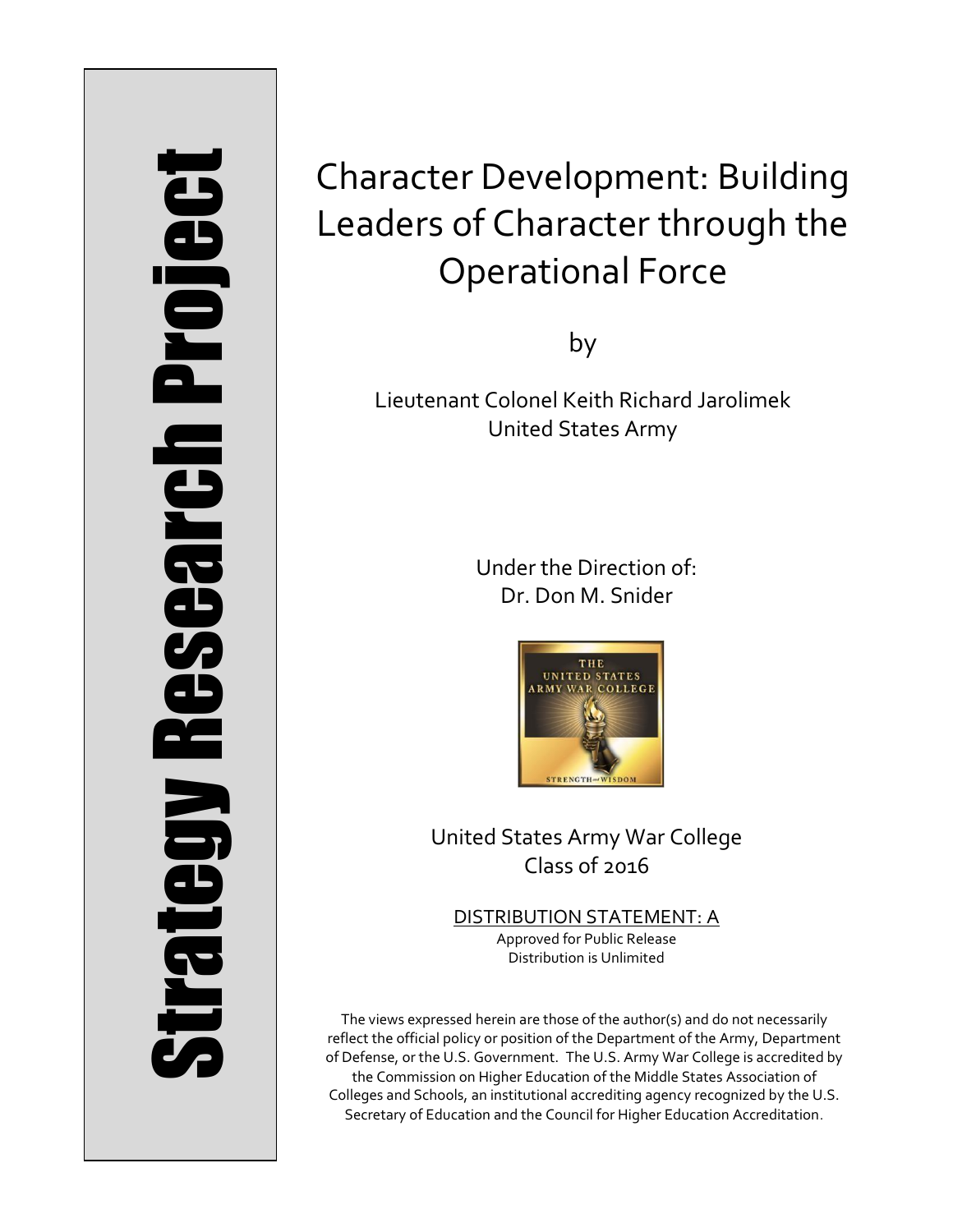| The public reporting burden for this collection of information is estimated to average 1 hour per response, including the time for reviewing instructions, searching existing data sources, gathering and<br>maintaining the data needed, and completing and reviewing the collection of information. Send comments regarding this burden estimate or any other aspect of this collection of information, including<br>suggestions for reducing the burden, to Department of Defense, Washington Headquarters Services, Directorate for Information Operations and Reports (0704-0188), 1215 Jefferson Davis Highway, Suite<br>1204, Arlington, VA 22202-4302. Respondents should be aware that notwithstanding any other provision of law, no person shall be subject to any penalty for failing to comply with a collection of information<br>if it does not display a currently valid OMB control number. PLEASE DO NOT RETURN YOUR FORM TO THE ABOVE ADDRESS.<br>3. DATES COVERED (From - To)<br>1. REPORT DATE (DD-MM-YYYY)<br>2. REPORT TYPE<br>STRATEGY RESEARCH PROJECT<br>01-04-2016<br><b>4. TITLE AND SUBTITLE</b><br><b>5a. CONTRACT NUMBER</b><br>Character Development: Building Leaders of Character through the<br><b>5b. GRANT NUMBER</b><br>Operational Force<br><b>5c. PROGRAM ELEMENT NUMBER</b><br>6. AUTHOR(S)<br><b>5d. PROJECT NUMBER</b><br>Lieutenant Colonel Keith Richard Jarolimek<br><b>5e. TASK NUMBER</b><br><b>United States Army</b><br><b>5f. WORK UNIT NUMBER</b><br>7. PERFORMING ORGANIZATION NAME(S) AND ADDRESS(ES)<br>8. PERFORMING ORGANIZATION<br><b>REPORT NUMBER</b><br>Dr. Don M. Snider<br>9. SPONSORING/MONITORING AGENCY NAME(S) AND ADDRESS(ES)<br>10. SPONSOR/MONITOR'S ACRONYM(S)<br>U.S. Army War College, 122 Forbes Avenue, Carlisle, PA 17013<br><b>11. SPONSOR/MONITOR'S REPORT</b><br><b>NUMBER(S)</b><br><b>12. DISTRIBUTION / AVAILABILITY STATEMENT</b><br>Distribution A: Approved for Public Release. Distribution is Unlimited.<br>Please consider submitting to DTIC for worldwide availability? YES: $\boxtimes$ or NO: $\Box$ (student check one)<br>YES: <b>Z</b> or NO: □ (PA check one)<br>Project Adviser recommends DTIC submission?<br><b>13. SUPPLEMENTARY NOTES</b><br>Word Count: 6426<br>14. ABSTRACT<br>Current Army doctrine for character development falls short of what the Army needs to develop leaders of<br>character. This paper demonstrates an approach to improve character development for junior leaders.<br>Impressions gained by junior leaders in their first operational assignment are formative for the rest of their<br>service in the profession of arms. Battalion commanders and Command Sergeants Major play the most<br>important role in character development as they are the moral exemplars and developers of junior officers<br>and non-commissioned officers during this influential time. The character development portion of a<br>battalion's leader development program should include five components: an understanding of Army<br>character attributes; appreciation of the origins and content of the Army Ethic; individual character<br>assessment and feedback; training and feedback in moral dilemmas; and modeling of moral, ethical<br>behavior. To support this character development strategy, the Army needs to adopt or develop a character<br>assessment tool and update leader development doctrine.<br><b>15. SUBJECT TERMS</b><br>Leader Development, Morality, Social Identity Theory, Authentic Leadership, Character Attributes<br>18. NUMBER OF PAGES<br><b>16. SECURITY CLASSIFICATION OF:</b><br>17. LIMITATION<br>19a. NAME OF RESPONSIBLE PERSON<br><b>OF ABSTRACT</b><br>33<br>c. THIS PAGE<br>a. REPORT<br><b>b. ABSTRACT</b><br>19b. TELEPHONE NUMBER (w/area code)<br>UU<br>UU<br>UU<br>UU | <b>REPORT DOCUMENTATION PAGE</b> |  |  |  | Form Approved--OMB No. 0704-0188 |  |  |
|--------------------------------------------------------------------------------------------------------------------------------------------------------------------------------------------------------------------------------------------------------------------------------------------------------------------------------------------------------------------------------------------------------------------------------------------------------------------------------------------------------------------------------------------------------------------------------------------------------------------------------------------------------------------------------------------------------------------------------------------------------------------------------------------------------------------------------------------------------------------------------------------------------------------------------------------------------------------------------------------------------------------------------------------------------------------------------------------------------------------------------------------------------------------------------------------------------------------------------------------------------------------------------------------------------------------------------------------------------------------------------------------------------------------------------------------------------------------------------------------------------------------------------------------------------------------------------------------------------------------------------------------------------------------------------------------------------------------------------------------------------------------------------------------------------------------------------------------------------------------------------------------------------------------------------------------------------------------------------------------------------------------------------------------------------------------------------------------------------------------------------------------------------------------------------------------------------------------------------------------------------------------------------------------------------------------------------------------------------------------------------------------------------------------------------------------------------------------------------------------------------------------------------------------------------------------------------------------------------------------------------------------------------------------------------------------------------------------------------------------------------------------------------------------------------------------------------------------------------------------------------------------------------------------------------------------------------------------------------------------------------------------------------------------------------------------------------------------------------------------------------------------------------------------------------------------------------------------------------------------------------------------------------------------------------------------------------------------------------------------------------------------------------------------------------------------------------------------------------------------------------------------------------------------------------------------------------------------------------------------------------------------------------------------------------------------------------------------------------------------------------------------------------------------------------------------------------------------|----------------------------------|--|--|--|----------------------------------|--|--|
|                                                                                                                                                                                                                                                                                                                                                                                                                                                                                                                                                                                                                                                                                                                                                                                                                                                                                                                                                                                                                                                                                                                                                                                                                                                                                                                                                                                                                                                                                                                                                                                                                                                                                                                                                                                                                                                                                                                                                                                                                                                                                                                                                                                                                                                                                                                                                                                                                                                                                                                                                                                                                                                                                                                                                                                                                                                                                                                                                                                                                                                                                                                                                                                                                                                                                                                                                                                                                                                                                                                                                                                                                                                                                                                                                                                                                                            |                                  |  |  |  |                                  |  |  |
|                                                                                                                                                                                                                                                                                                                                                                                                                                                                                                                                                                                                                                                                                                                                                                                                                                                                                                                                                                                                                                                                                                                                                                                                                                                                                                                                                                                                                                                                                                                                                                                                                                                                                                                                                                                                                                                                                                                                                                                                                                                                                                                                                                                                                                                                                                                                                                                                                                                                                                                                                                                                                                                                                                                                                                                                                                                                                                                                                                                                                                                                                                                                                                                                                                                                                                                                                                                                                                                                                                                                                                                                                                                                                                                                                                                                                                            |                                  |  |  |  |                                  |  |  |
|                                                                                                                                                                                                                                                                                                                                                                                                                                                                                                                                                                                                                                                                                                                                                                                                                                                                                                                                                                                                                                                                                                                                                                                                                                                                                                                                                                                                                                                                                                                                                                                                                                                                                                                                                                                                                                                                                                                                                                                                                                                                                                                                                                                                                                                                                                                                                                                                                                                                                                                                                                                                                                                                                                                                                                                                                                                                                                                                                                                                                                                                                                                                                                                                                                                                                                                                                                                                                                                                                                                                                                                                                                                                                                                                                                                                                                            |                                  |  |  |  |                                  |  |  |
|                                                                                                                                                                                                                                                                                                                                                                                                                                                                                                                                                                                                                                                                                                                                                                                                                                                                                                                                                                                                                                                                                                                                                                                                                                                                                                                                                                                                                                                                                                                                                                                                                                                                                                                                                                                                                                                                                                                                                                                                                                                                                                                                                                                                                                                                                                                                                                                                                                                                                                                                                                                                                                                                                                                                                                                                                                                                                                                                                                                                                                                                                                                                                                                                                                                                                                                                                                                                                                                                                                                                                                                                                                                                                                                                                                                                                                            |                                  |  |  |  |                                  |  |  |
|                                                                                                                                                                                                                                                                                                                                                                                                                                                                                                                                                                                                                                                                                                                                                                                                                                                                                                                                                                                                                                                                                                                                                                                                                                                                                                                                                                                                                                                                                                                                                                                                                                                                                                                                                                                                                                                                                                                                                                                                                                                                                                                                                                                                                                                                                                                                                                                                                                                                                                                                                                                                                                                                                                                                                                                                                                                                                                                                                                                                                                                                                                                                                                                                                                                                                                                                                                                                                                                                                                                                                                                                                                                                                                                                                                                                                                            |                                  |  |  |  |                                  |  |  |
|                                                                                                                                                                                                                                                                                                                                                                                                                                                                                                                                                                                                                                                                                                                                                                                                                                                                                                                                                                                                                                                                                                                                                                                                                                                                                                                                                                                                                                                                                                                                                                                                                                                                                                                                                                                                                                                                                                                                                                                                                                                                                                                                                                                                                                                                                                                                                                                                                                                                                                                                                                                                                                                                                                                                                                                                                                                                                                                                                                                                                                                                                                                                                                                                                                                                                                                                                                                                                                                                                                                                                                                                                                                                                                                                                                                                                                            |                                  |  |  |  |                                  |  |  |
|                                                                                                                                                                                                                                                                                                                                                                                                                                                                                                                                                                                                                                                                                                                                                                                                                                                                                                                                                                                                                                                                                                                                                                                                                                                                                                                                                                                                                                                                                                                                                                                                                                                                                                                                                                                                                                                                                                                                                                                                                                                                                                                                                                                                                                                                                                                                                                                                                                                                                                                                                                                                                                                                                                                                                                                                                                                                                                                                                                                                                                                                                                                                                                                                                                                                                                                                                                                                                                                                                                                                                                                                                                                                                                                                                                                                                                            |                                  |  |  |  |                                  |  |  |
|                                                                                                                                                                                                                                                                                                                                                                                                                                                                                                                                                                                                                                                                                                                                                                                                                                                                                                                                                                                                                                                                                                                                                                                                                                                                                                                                                                                                                                                                                                                                                                                                                                                                                                                                                                                                                                                                                                                                                                                                                                                                                                                                                                                                                                                                                                                                                                                                                                                                                                                                                                                                                                                                                                                                                                                                                                                                                                                                                                                                                                                                                                                                                                                                                                                                                                                                                                                                                                                                                                                                                                                                                                                                                                                                                                                                                                            |                                  |  |  |  |                                  |  |  |
|                                                                                                                                                                                                                                                                                                                                                                                                                                                                                                                                                                                                                                                                                                                                                                                                                                                                                                                                                                                                                                                                                                                                                                                                                                                                                                                                                                                                                                                                                                                                                                                                                                                                                                                                                                                                                                                                                                                                                                                                                                                                                                                                                                                                                                                                                                                                                                                                                                                                                                                                                                                                                                                                                                                                                                                                                                                                                                                                                                                                                                                                                                                                                                                                                                                                                                                                                                                                                                                                                                                                                                                                                                                                                                                                                                                                                                            |                                  |  |  |  |                                  |  |  |
|                                                                                                                                                                                                                                                                                                                                                                                                                                                                                                                                                                                                                                                                                                                                                                                                                                                                                                                                                                                                                                                                                                                                                                                                                                                                                                                                                                                                                                                                                                                                                                                                                                                                                                                                                                                                                                                                                                                                                                                                                                                                                                                                                                                                                                                                                                                                                                                                                                                                                                                                                                                                                                                                                                                                                                                                                                                                                                                                                                                                                                                                                                                                                                                                                                                                                                                                                                                                                                                                                                                                                                                                                                                                                                                                                                                                                                            |                                  |  |  |  |                                  |  |  |
|                                                                                                                                                                                                                                                                                                                                                                                                                                                                                                                                                                                                                                                                                                                                                                                                                                                                                                                                                                                                                                                                                                                                                                                                                                                                                                                                                                                                                                                                                                                                                                                                                                                                                                                                                                                                                                                                                                                                                                                                                                                                                                                                                                                                                                                                                                                                                                                                                                                                                                                                                                                                                                                                                                                                                                                                                                                                                                                                                                                                                                                                                                                                                                                                                                                                                                                                                                                                                                                                                                                                                                                                                                                                                                                                                                                                                                            |                                  |  |  |  |                                  |  |  |
|                                                                                                                                                                                                                                                                                                                                                                                                                                                                                                                                                                                                                                                                                                                                                                                                                                                                                                                                                                                                                                                                                                                                                                                                                                                                                                                                                                                                                                                                                                                                                                                                                                                                                                                                                                                                                                                                                                                                                                                                                                                                                                                                                                                                                                                                                                                                                                                                                                                                                                                                                                                                                                                                                                                                                                                                                                                                                                                                                                                                                                                                                                                                                                                                                                                                                                                                                                                                                                                                                                                                                                                                                                                                                                                                                                                                                                            |                                  |  |  |  |                                  |  |  |
|                                                                                                                                                                                                                                                                                                                                                                                                                                                                                                                                                                                                                                                                                                                                                                                                                                                                                                                                                                                                                                                                                                                                                                                                                                                                                                                                                                                                                                                                                                                                                                                                                                                                                                                                                                                                                                                                                                                                                                                                                                                                                                                                                                                                                                                                                                                                                                                                                                                                                                                                                                                                                                                                                                                                                                                                                                                                                                                                                                                                                                                                                                                                                                                                                                                                                                                                                                                                                                                                                                                                                                                                                                                                                                                                                                                                                                            |                                  |  |  |  |                                  |  |  |
|                                                                                                                                                                                                                                                                                                                                                                                                                                                                                                                                                                                                                                                                                                                                                                                                                                                                                                                                                                                                                                                                                                                                                                                                                                                                                                                                                                                                                                                                                                                                                                                                                                                                                                                                                                                                                                                                                                                                                                                                                                                                                                                                                                                                                                                                                                                                                                                                                                                                                                                                                                                                                                                                                                                                                                                                                                                                                                                                                                                                                                                                                                                                                                                                                                                                                                                                                                                                                                                                                                                                                                                                                                                                                                                                                                                                                                            |                                  |  |  |  |                                  |  |  |
|                                                                                                                                                                                                                                                                                                                                                                                                                                                                                                                                                                                                                                                                                                                                                                                                                                                                                                                                                                                                                                                                                                                                                                                                                                                                                                                                                                                                                                                                                                                                                                                                                                                                                                                                                                                                                                                                                                                                                                                                                                                                                                                                                                                                                                                                                                                                                                                                                                                                                                                                                                                                                                                                                                                                                                                                                                                                                                                                                                                                                                                                                                                                                                                                                                                                                                                                                                                                                                                                                                                                                                                                                                                                                                                                                                                                                                            |                                  |  |  |  |                                  |  |  |
|                                                                                                                                                                                                                                                                                                                                                                                                                                                                                                                                                                                                                                                                                                                                                                                                                                                                                                                                                                                                                                                                                                                                                                                                                                                                                                                                                                                                                                                                                                                                                                                                                                                                                                                                                                                                                                                                                                                                                                                                                                                                                                                                                                                                                                                                                                                                                                                                                                                                                                                                                                                                                                                                                                                                                                                                                                                                                                                                                                                                                                                                                                                                                                                                                                                                                                                                                                                                                                                                                                                                                                                                                                                                                                                                                                                                                                            |                                  |  |  |  |                                  |  |  |
|                                                                                                                                                                                                                                                                                                                                                                                                                                                                                                                                                                                                                                                                                                                                                                                                                                                                                                                                                                                                                                                                                                                                                                                                                                                                                                                                                                                                                                                                                                                                                                                                                                                                                                                                                                                                                                                                                                                                                                                                                                                                                                                                                                                                                                                                                                                                                                                                                                                                                                                                                                                                                                                                                                                                                                                                                                                                                                                                                                                                                                                                                                                                                                                                                                                                                                                                                                                                                                                                                                                                                                                                                                                                                                                                                                                                                                            |                                  |  |  |  |                                  |  |  |
|                                                                                                                                                                                                                                                                                                                                                                                                                                                                                                                                                                                                                                                                                                                                                                                                                                                                                                                                                                                                                                                                                                                                                                                                                                                                                                                                                                                                                                                                                                                                                                                                                                                                                                                                                                                                                                                                                                                                                                                                                                                                                                                                                                                                                                                                                                                                                                                                                                                                                                                                                                                                                                                                                                                                                                                                                                                                                                                                                                                                                                                                                                                                                                                                                                                                                                                                                                                                                                                                                                                                                                                                                                                                                                                                                                                                                                            |                                  |  |  |  |                                  |  |  |
|                                                                                                                                                                                                                                                                                                                                                                                                                                                                                                                                                                                                                                                                                                                                                                                                                                                                                                                                                                                                                                                                                                                                                                                                                                                                                                                                                                                                                                                                                                                                                                                                                                                                                                                                                                                                                                                                                                                                                                                                                                                                                                                                                                                                                                                                                                                                                                                                                                                                                                                                                                                                                                                                                                                                                                                                                                                                                                                                                                                                                                                                                                                                                                                                                                                                                                                                                                                                                                                                                                                                                                                                                                                                                                                                                                                                                                            |                                  |  |  |  |                                  |  |  |
|                                                                                                                                                                                                                                                                                                                                                                                                                                                                                                                                                                                                                                                                                                                                                                                                                                                                                                                                                                                                                                                                                                                                                                                                                                                                                                                                                                                                                                                                                                                                                                                                                                                                                                                                                                                                                                                                                                                                                                                                                                                                                                                                                                                                                                                                                                                                                                                                                                                                                                                                                                                                                                                                                                                                                                                                                                                                                                                                                                                                                                                                                                                                                                                                                                                                                                                                                                                                                                                                                                                                                                                                                                                                                                                                                                                                                                            |                                  |  |  |  |                                  |  |  |

**Standard Form 298** (Rev. 8/98), Prescribed by ANSI Std. Z39.18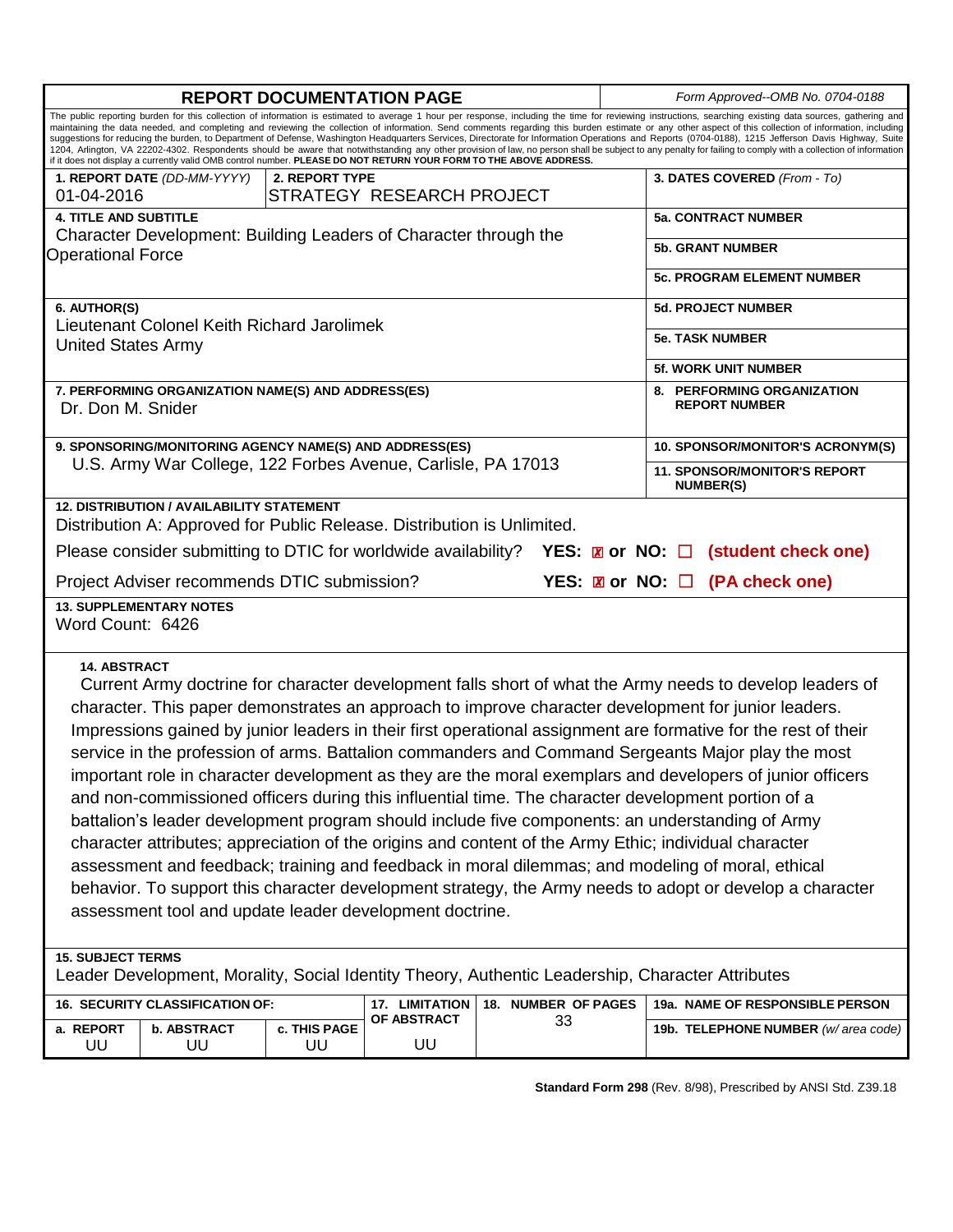## Character Development: Building Leaders of Character through the Operational Force (6426 words)

### **Abstract**

Current Army doctrine for character development falls short of what the Army needs to develop leaders of character. This paper demonstrates an approach to improve character development for junior leaders. Impressions gained by junior leaders in their first operational assignment are formative for the rest of their service in the profession of arms. Battalion commanders and Command Sergeants Major play the most important role in character development as they are the moral exemplars and developers of junior officers and non-commissioned officers during this influential time. The character development portion of a battalion's leader development program should include five components: an understanding of Army character attributes; appreciation of the origins and content of the Army Ethic; individual character assessment and feedback; training and feedback in moral dilemmas; and modeling of moral, ethical behavior. To support this character development strategy, the Army needs to adopt or develop a character assessment tool and update leader development doctrine.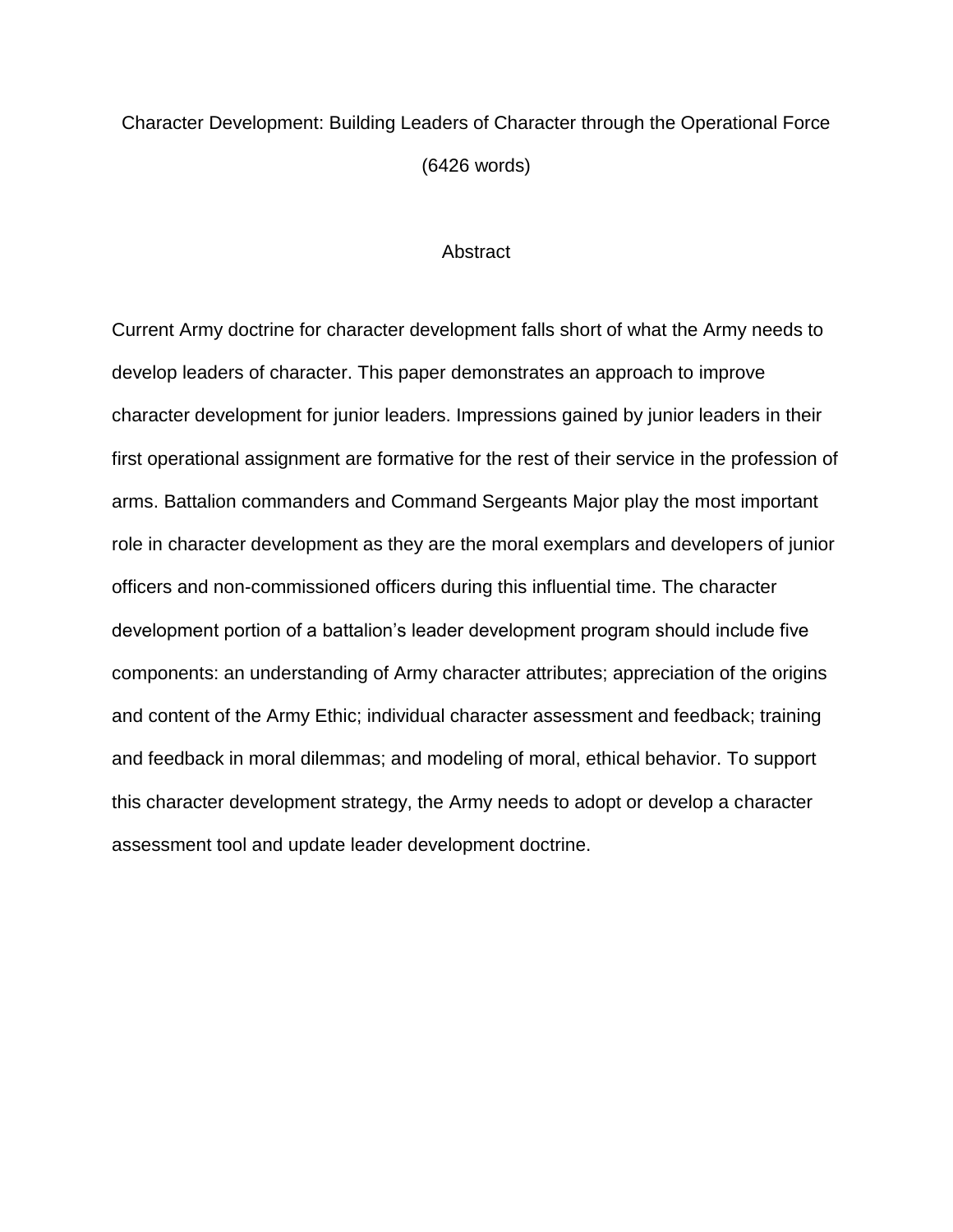### **Character Development: Building Leaders of Character through the Operational Force**

The office which Army professionals enter upon taking their oath is not a physical workspace; it is a moral workspace.

–Army Doctrinal Reference Publication 1<sup>1</sup>

This quote from *Army Doctrinal Reference Publication 1, The Army Profession* (ADRP 1)*,* eloquently describes why the Army requires leaders of character. The moral workspace named in the quote is larger and more complex than in the past. These factors require junior leaders of character to make difficult moral, ethical decisions in a timely manner.

Current doctrine for character development falls short of what we need to develop leaders of character. In the words of one U.S. Army Colonel, the Army takes a "*laissez-faire*" approach to character development.<sup>2</sup> A search in Army doctrine for character development would give credence to this argument as doctrine only dedicates 524 words to the subject.<sup>3</sup>

The Army uses a three legged concept to develop leaders – institutional, operational, and self-development. According to Army doctrine, character development is primarily a self-development task, although leaders bear some responsibility by setting a clear ethical example, "encouraging, supporting and assessing" selfdevelopment, and counseling.<sup>4</sup> There is no doubt that self-development in character is important as it does develop moral agency, the ownership of one's own moral experiences, enhancing character development.<sup>5</sup> But, this approach falls short of what is required to develop leaders with the strength of character the Army now requires. The operational environment and the recent moral missteps of leaders of all ranks demands an improvement on how the U.S. Army develops character in its junior leaders.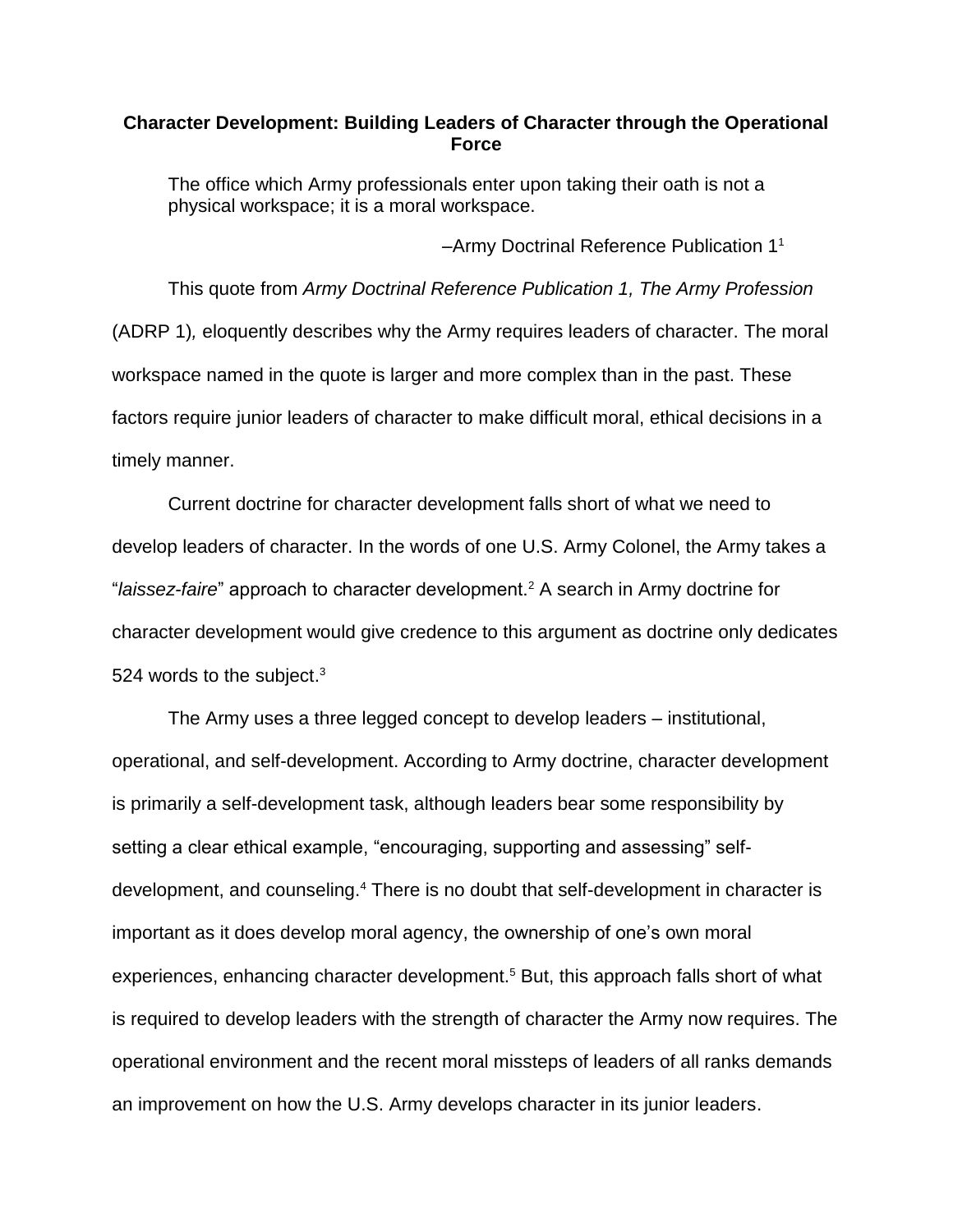Where is the best place to develop character? Leaders can receive lectures when attending training in the institutional Army, but they are not present in the training base long enough to truly develop their character. Self-development is vital to an individual's character development as discussed, but how does the individual leader know what the right character attributes are or even if they have a list, do they know how best to apply them while leading Soldiers.

This leave us with the operational force, which I will argue is the best place to develop character in leaders. As Lieutenant General Robert Brown has said, "Leader development happens most in the operational force."<sup>6</sup> This is where our junior leaders spend their formative time, developing themselves as leaders of competence, commitment, and character. It is in the operational force that they see examples of right and wrong (or at least what they perceive as right and wrong) from their battalion commanders and command sergeants major (CSM). This environment is a powerful developmental experience, and if harnessed, can provide the U.S. Army with leaders of character who will lead the Army of 2025 to gain the trust of their Soldiers and our nation.

But do we have the right regimen in our battalions to harness this formative time to develop leaders of character? Do our leaders, as one author has described it, know "being a certain kind of person is just as important to moral leadership as knowing consequences, rules, and principles"?<sup>7</sup> Have we outfitted our commanders and CSMs with the knowledge and tools for them to develop the character of Sergeants, Staff Sergeants, Lieutenants, and junior Captains?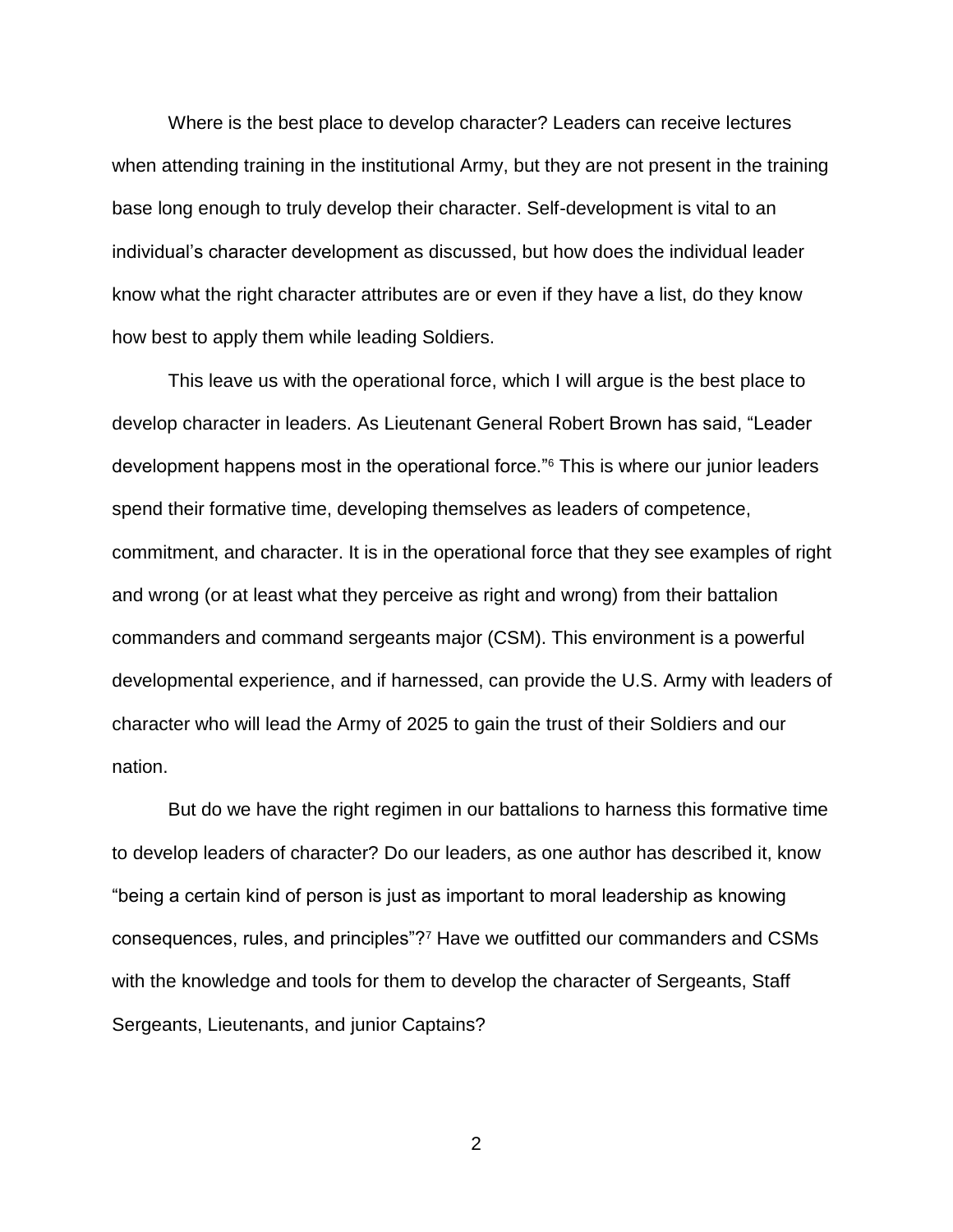In my experience battalion commanders and CSMs can enhance character development of junior leaders by integration of character development in the battalion's leader development program. If the Army requires leaders of competence, commitment, and character, then we must have a strategy at the battalion level to accomplish all three of these developmental tasks. The character development portion of a battalion's leader development program should include five components: an understanding of Army character attributes; appreciation of the origins and content of the Army Ethic; individual character assessment and feedback; training and feedback in moral dilemmas; and modeling of moral, ethical behavior. Ultimately, this will create leaders of Army 2025 with enhanced moral character that leads to trust among leaders and subordinates, which in my judgement is the bedrock of mission command.

This paper reviews literature and research on each of the five components described above and provides recommendations on implementation of character development at the battalion level. First we will discuss character attributes, surveying the literature from Aristotle to the present, including U.S. Army doctrine, on attributes needed by military leaders. Next, we will discuss the importance of a leader's appreciation of the origin and foundation of the Army Ethic. Third, the paper discusses the importance of individual character assessment and feedback as well as reviews available character assessment tools to provide that feedback. Fourth, I discuss the importance of training and feedback on moral dilemmas for junior leaders. Then, using social identity theory and authentic leadership theory, we discuss the importance of battalion commanders and CSMs modeling ethical, moral behavior. Finally, the paper closes with recommendations on steps the Army can take as an institution to assist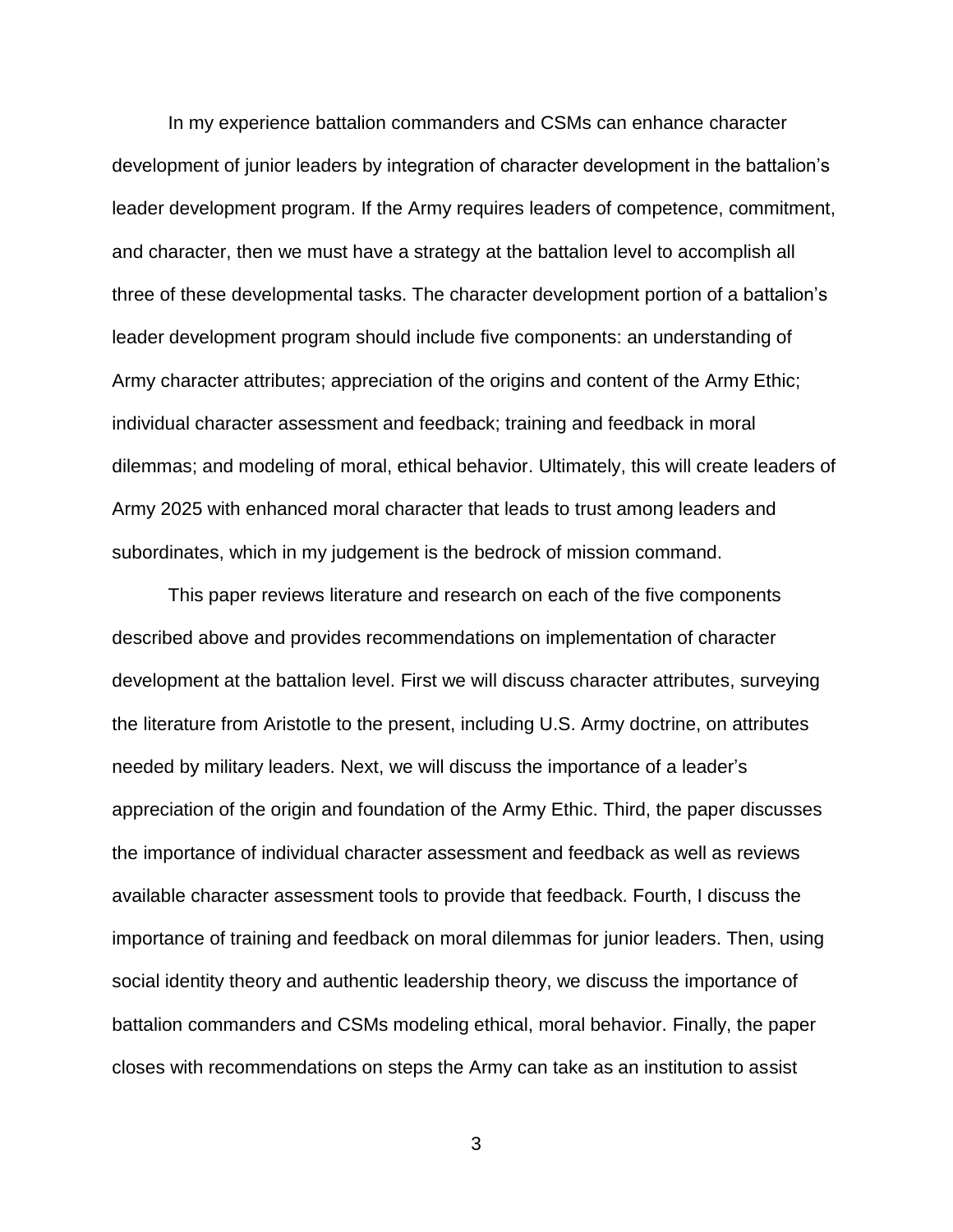battalion commanders and CSMs in the character development portion of their leader development programs.

### Understanding Army Character Attributes

A leader of character "is more concerned with being the kind of person who does the right thing, at the right time, in the right way, and is not as concerned with the act itself."<sup>8</sup> In the fast paced world of combat, the leader of character must resolve moral conflicts in mere minutes or seconds. What attributes, virtues, or character strengths do Army leaders need to become this ideal leader, the leader who can resolve the moral conflict in a minimum amount of time, simultaneously upholding the honor of the Army Profession?

### Character Attributes

The Western tradition has used ancient philosophers to establish the bedrock of our current morals, virtues, and values. Aristotle believed a good person manifested courage, temperance, liberality, proper pride, good temper, ready wit, modesty and justice; Plato wrote about prudence, courage, temperance, and justice; Thomas Aquinas augmented Plato's list with faith, hope, and love.<sup>9</sup>

Tony Pfaff, in *The Future of the Army Profession*, describes five virtues associated with officership: selflessness, courage, prudence, caring, and integrity.<sup>10</sup> He also insightfully (and rightly) points out that not one virtue is as important as another, that "virtuous people act in such a way that they remain true to all of the relevant virtues."<sup>11</sup>

Anthony Hartle discusses seven moral principles required by military leaders in his writing on cadet training at the United States Military Academy. He describes loyalty, selfless service, obedience, duty, courage, integrity, and respect as basic elements of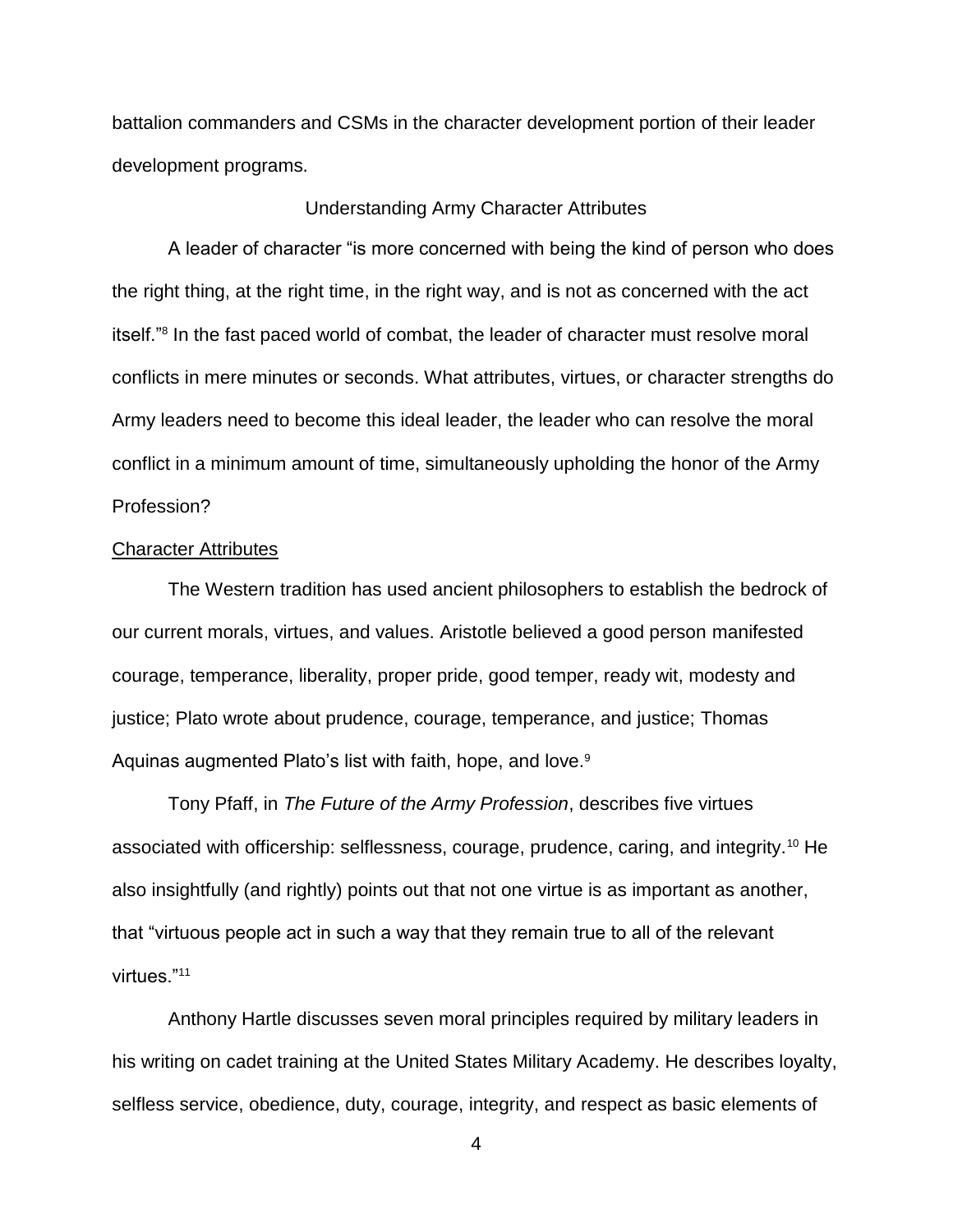the military ethic, requirements of a military professional to lead their subordinates in combat and peacetime.<sup>12</sup>

In an analysis of Medal of Honor citations and their associated narratives, a researcher found bravery, self-regulation, persistence, leadership, teamwork, humility, and selfless service as the character strengths demonstrated by these heroic military members.<sup>13</sup>

In 2004, psychologists Christopher Peterson and Martin Seligman proposed 24 character strengths that were common across all cultures.<sup>14</sup> They categorized the 24 character strengths into six moral virtues: wisdom and knowledge, courage, humanity, justice, temperance, and transcendence.<sup>15</sup> Table 1 provides a further breakout of the virtues and strengths.

| <b>Virtue</b>        | <b>Character Strength</b> |  |
|----------------------|---------------------------|--|
|                      | Creativity                |  |
|                      | Curiosity                 |  |
| Wisdom and Knowledge | Judgement                 |  |
|                      | Love of learning          |  |
|                      | Perspective               |  |
|                      | <b>Bravery</b>            |  |
|                      | Persistence               |  |
| Courage              | Integrity                 |  |
|                      | Vitality                  |  |
|                      | Capacity to love          |  |
| Humanity             | <b>Kindness</b>           |  |
|                      | Social intelligence       |  |
|                      | <b>Teamwork</b>           |  |
| <b>Justice</b>       | <b>Fairness</b>           |  |
|                      | Leadership                |  |
|                      | Forgiveness               |  |
|                      | Modesty                   |  |
| Temperance           | Prudence                  |  |
|                      | Self-regulation           |  |
|                      | Appreciation of beauty    |  |
| Transcendence        | Gratitude                 |  |

|  |  | Table 1. Character Strengths <sup>16</sup> |
|--|--|--------------------------------------------|
|--|--|--------------------------------------------|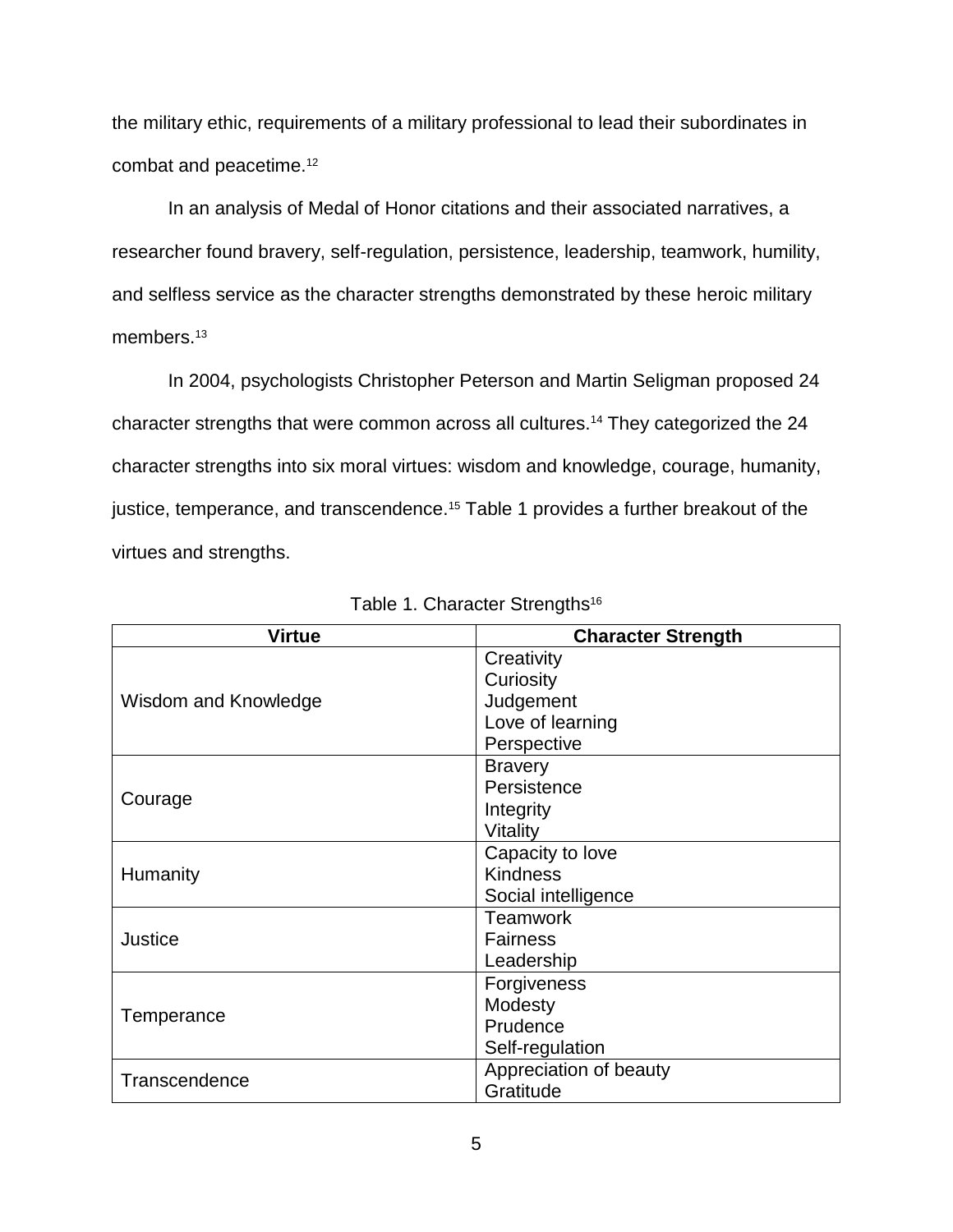| Hope/optimism<br>Humor |
|------------------------|
| Spirituality           |

From these identified character strengths, Michael Matthews identified five important for junior leaders in combat through a survey of recently returned company grade officers from combat in Iraq and Afghanistan: teamwork, bravery, capacity to love, persistence, and bravery.<sup>17</sup> He admits these are not the most common character traits, but the most used in combat.<sup>18</sup>

### U.S. Army Doctrine on Character Attributes

Now that we have some background on character attributes, let's examine Army doctrine to determine if it describes the virtues, morals, values, and attributes Army leaders need to be successful. The Army specifically defines character as "Dedication and adherence to the Army Ethic, including Army Values, as consistently and faithfully demonstrated in decisions and actions."<sup>19</sup> This definition describes character in an operational sense.<sup>20</sup> The Army also describes character intrinsically, as "one's true nature including identity, sense of purpose, values, virtues, morals, and conscience."<sup>21</sup> For leaders, *Army Doctrinal Reference Publication 6-22, Army Leadership* (ADRP 6-22)*,* states character is:

…comprised of a person's moral and ethical qualities, helps determine what is right and gives a leader motivation to do what is appropriate, regardless of the circumstances or consequences…It determines who people are, how they act, helps determine right from wrong, and choose what is right. $22$ 

In other words, character is both the constitution of the Soldier and how he or she acts. It is how a leader or Soldier applies the Army Ethic and Army Values when making decisions and taking action, especially in the complex and ambiguous nature of combat.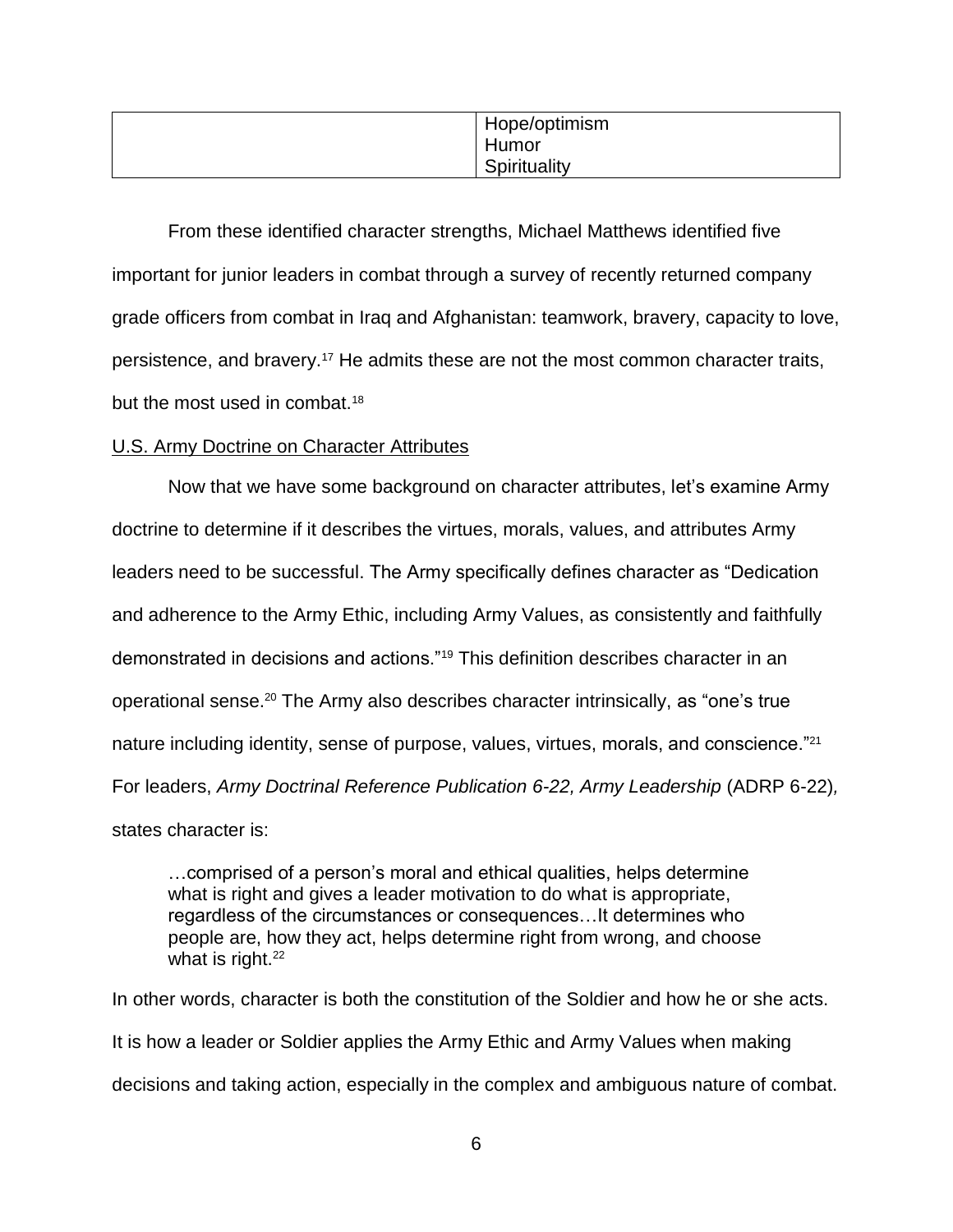It is important to note that the Army concedes when Soldiers enter the Army they come with the values they learned in childhood but expect when a Soldier takes the Oath of Enlistment or Oath of Office, they integrate the Army Values into their character.<sup>23</sup>

A further examination of Army doctrine provides a more complete understanding of character attributes required for Army leaders. ADRP 6-22 specifically addresses four things that inform a leader's individual character – the Army Values, empathy, the Warrior Ethos/Service Ethos, and discipline.<sup>24</sup> The Army Values are Loyalty, Duty, Respect, Selfless Service, Honor, Integrity, and Personal Courage.<sup>25</sup> Table 2 provides a description of each Army Value.

| Army Value              | Description                                |  |  |
|-------------------------|--------------------------------------------|--|--|
|                         | Bear true faith and allegiance to the U.S. |  |  |
| Loyalty                 | Constitution, the Army, your unit and      |  |  |
|                         | other Soldiers                             |  |  |
| Duty                    | Fulfill your obligations                   |  |  |
| Respect                 | Treat people as they should be treated.    |  |  |
|                         | Put the welfare of the nation, the Army,   |  |  |
| <b>Selfless Service</b> | and your subordinates before your own      |  |  |
| Honor                   | Live up to Army Values                     |  |  |
| Integrity               | Do what is right, legally and morally      |  |  |
|                         | Face fear, danger, or adversity (physical  |  |  |
| <b>Personal Courage</b> | and moral)                                 |  |  |

Table 2. Description of the Army Values<sup>26</sup>

Empathy is defined by the Army in three statements: 1) "The propensity to experience something from another person's point of view;" 2) "The ability to identify with and enter into another person's feelings and emotions;" and 3) "The desire to care for and take care of Soldiers and others."<sup>27</sup> The Warrior Ethos/Service Ethos is the "internal shared attitudes and beliefs that embody the spirit of the Army profession for Soldiers and Army Civilians alike."<sup>28</sup> Finally, discipline is the "control of one's own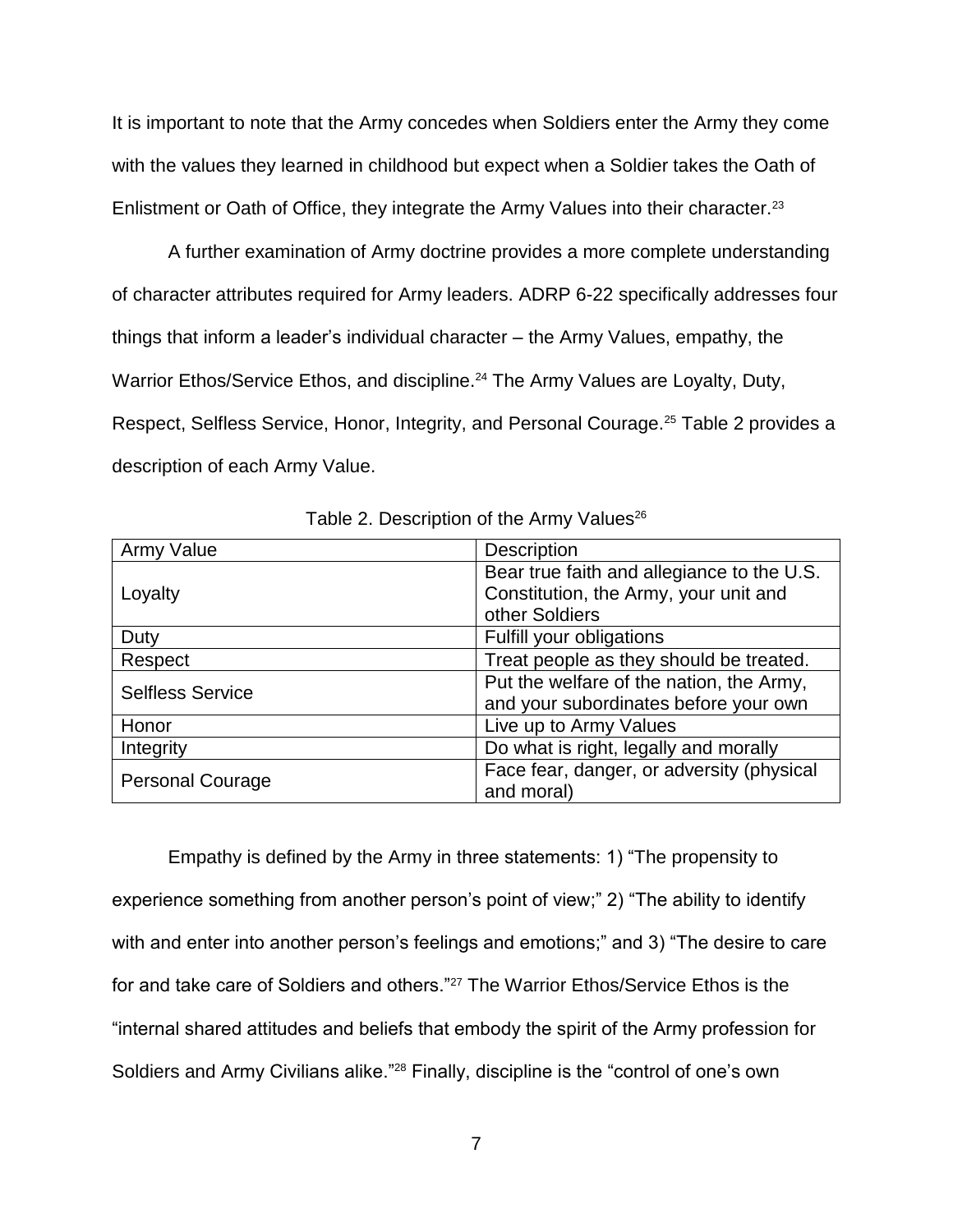behavior according to Army Values, mindset to obey and enforce good orderly practices in administrative, organizational, training, and operational duties."<sup>29</sup>

One thing doctrine does not discuss is the importance of emotional intelligence in the character of our leaders or Soldiers. Daniel Goleman defines emotional intelligence as "how leaders handle themselves and their relationships."<sup>30</sup> He breaks the concept down into two basic competencies: personal competence and social competence.<sup>31</sup> The Army doctrine does a pretty good job of addressing the social competence as it describes how people interact with other people and lead subordinates. But, understanding the capability of self-awareness and self-management described by Goleman can go a long way in building leaders of character.

From the above discussion we can discern the moral exemplar for the Army is a leader who lives the Army Values, shows empathy for their Soldiers and other people, shares the same attitudes and beliefs as their fellow professionals, and discharges all their duties with discipline. Philip Lewis, Karl Kuhnert and Robert Maginnis may best describe the moral exemplar in their description of the self-defining leader – one who is "defined by his personal commitment to certain internalized values and ideals."<sup>32</sup> Despite personal risks and pressure from superiors, peers, or subordinates, the selfdefining leader follows their conscience, subordinating "human impulses" to their "internalized sense of right and wrong."<sup>33</sup> This internalization of values is the endstate of character development. A leader who has internalized the Army character attributes is one who will make the best decision in a timely manner despite the circumstances.

In my experience, the explanation to our junior leaders of the attributes is an important part of leader development. This education is important to ensure a shared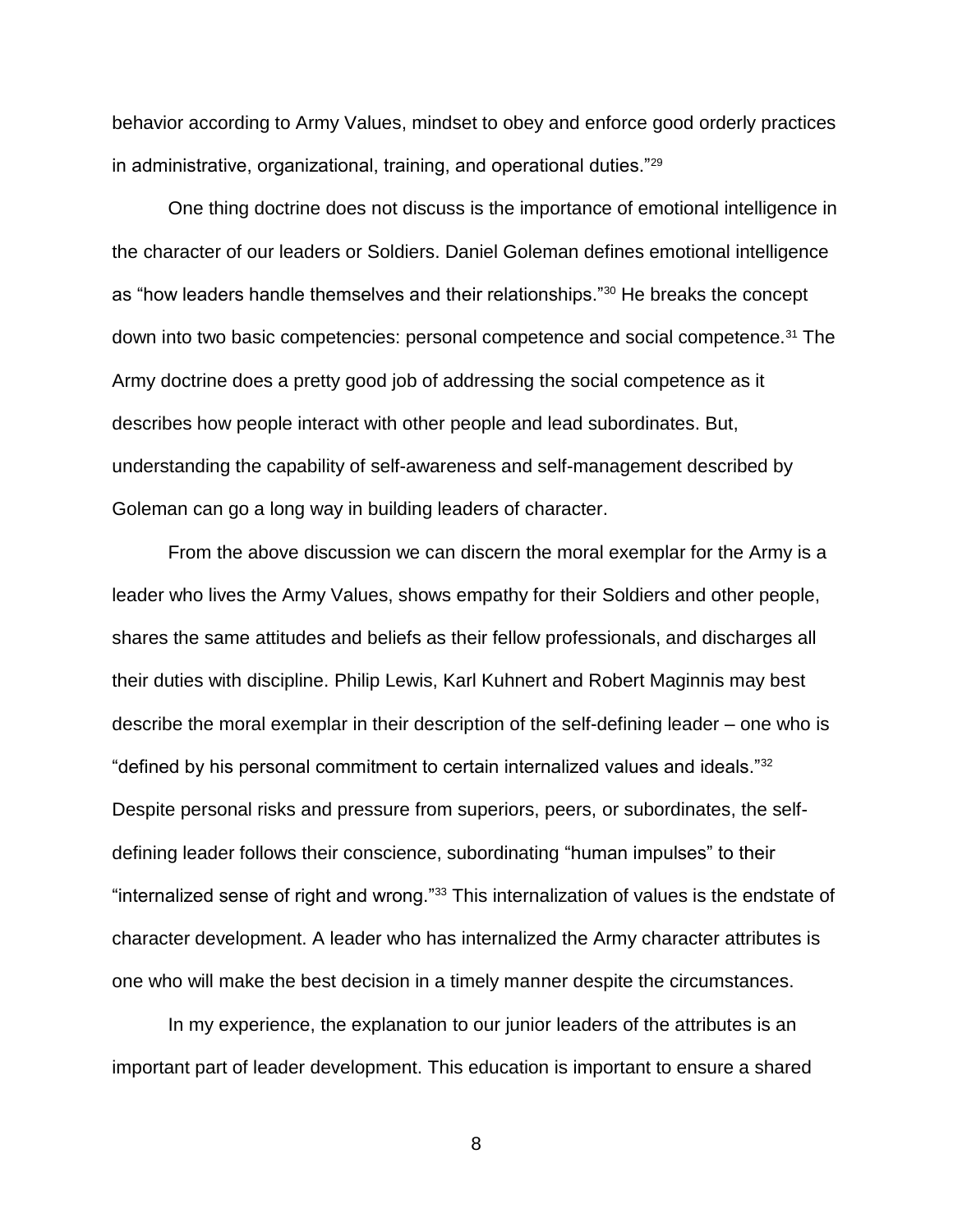understanding of the Army Values. More critical is the integration of the Army Values into their character development as they mature as people and leaders. Using historical vignettes of Army leaders who epitomized these values builds on the junior leaders understanding of each attribute. It also assists in inculcating the culture of the Army in these leaders through the demonstration of beliefs, values, and artifacts, hopefully for emulation.

### Origins of the Army Ethic

To truly understand our roles as leaders in the US Army, a basic understanding of where the standards of our ethical behavior lies is important. The customs and traditions of the nation are the foundation of the Army Ethic. The Army Ethic is the leader's lawful and moral obligations to their Soldiers, the mission, and the Nation. Assisting our junior leaders to learn these foundations (see Table 3) will help them understand the moral reasoning behind their duty as Army professionals. As an example, does a leader rightly know why they are obligated to live and operate by the Geneva conventions, that when they swear to support and defend the Constitution, that it states treaties are the law of the land.

| The Framework of the Army Ethic    |                                                                                               |                                                                                                      |  |  |  |
|------------------------------------|-----------------------------------------------------------------------------------------------|------------------------------------------------------------------------------------------------------|--|--|--|
|                                    | <b>Legal Foundations</b>                                                                      | <b>Moral Foundations</b>                                                                             |  |  |  |
| Army as a<br>Profession            | Legal-Institutional<br>The U.S. Constitution<br>$\bullet$<br>Titles 5, 10, 32, US Code<br>٠   | Moral-Institutional<br>The Declaration of<br>Independence                                            |  |  |  |
|                                    | <b>Treaties</b><br>$\bullet$<br><b>Status-of-Forces Agreements</b><br>Law of War<br>$\bullet$ | Just war tradition<br>Trust relationships of the<br>profession                                       |  |  |  |
| Individual<br>as a<br>Professional | Legal-Individual<br>Oaths - Enlistment and<br>$\bullet$<br>Commission                         | Moral-Individual<br><b>Universal Norms</b><br><b>Basic Rights</b><br>$\bullet$<br><b>Golden Rule</b> |  |  |  |

Table 3. Foundations of the Army Ethic<sup>34</sup>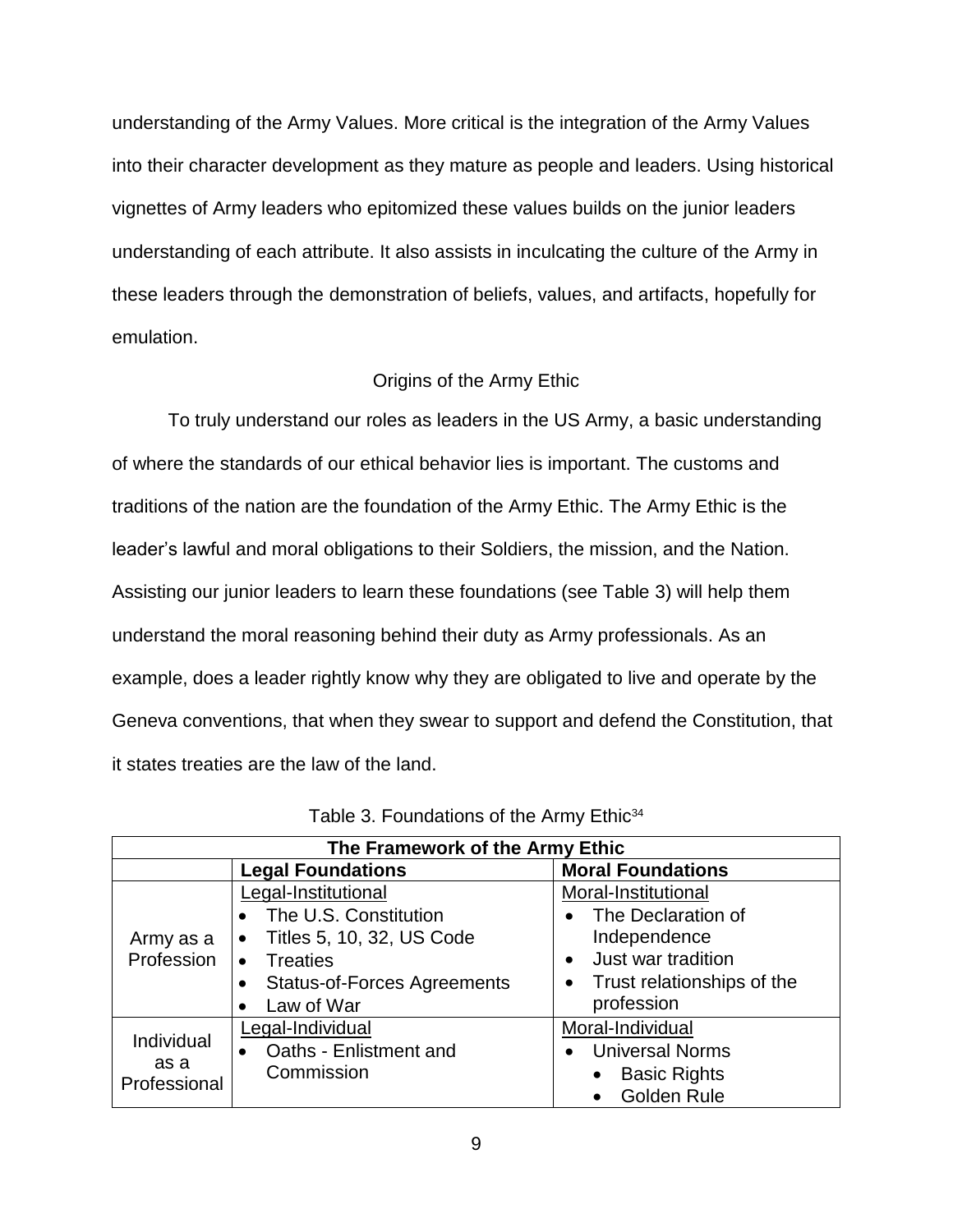| • US Code standards of exemplary  <br>conduct<br>• Uniform Code of Military Justice<br><b>Rules of Engagement</b><br>Soldier's Rules | Values, Creeds, and Mottos<br>$\bullet$<br>• "Duty, Honor, Country"<br>• NCO Creed<br>• Army Values<br>• The Soldier's Creed, |
|--------------------------------------------------------------------------------------------------------------------------------------|-------------------------------------------------------------------------------------------------------------------------------|
|                                                                                                                                      | <b>Warrior Ethos</b>                                                                                                          |

A leader development session on the foundations of the Army Ethic will help

junior leaders understand why the profession of arms is different than other professions

and why it is so important to discharge their duties faithfully. An example would be to

discuss the "Requirements of Exemplary Conduct" in Title 10 of the United States Code:

All commanding officers and others in authority in the Army are required:

(1) To show in themselves a good example of virtue, honor, patriotism, and subordination;

(2) To be vigilant in inspecting the conduct of all persons who are placed under their command;

(3) To guard against and suppress all dissolute and immoral practices, and to correct, according to the laws and regulations of the Army, all persons who are guilty of them;

(4) To take all proper and necessary measures, under laws, regulations, and customs of the Army, to promote and safeguard the morale, the physical well-being, and the general welfare of the officers and enlisted persons under their command or charge.<sup>35</sup>

As Dr. Don Snider points out this is "not a complete ethical prescription," but it is

a good starting point for officers to understand where their responsibility for moral

conduct originates.<sup>36</sup>

Assessment and Feedback on Character

As with all learning, it is difficult for a person to know where to go if they do not

know where they stand. The only starting point in the journey to grow into a leader of

character is to understand how they currently view their world.<sup>37</sup> Competence is easy to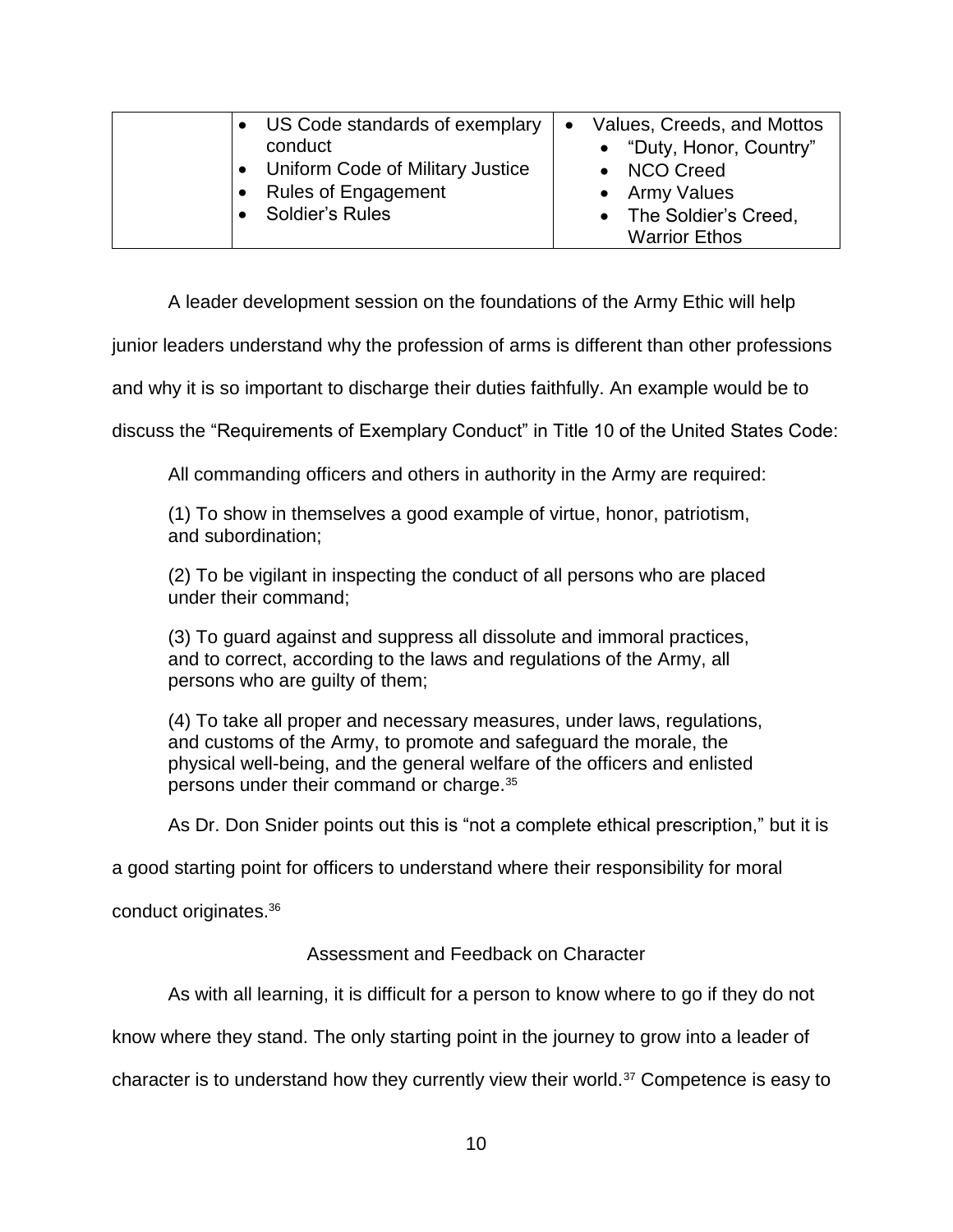quantify as it has standard metrics we can use to measure an individual's level relative to their duty title, warrior skills, etc. Admittedly character is harder to assess, but in my judgement the ability is available. Leaders can always observe subordinate leaders decisions, actions, and attitudes and provide feedback. Additionally there are a number of survey instruments available to assess individual character.

Individual assessment tools provide two benefits. First, they encourage individual moral reflection.<sup>38</sup> A junior leader who receives feedback from both a self-assessment survey instrument as well as observations from their leadership obtains knowledge about themselves they can use to grow. Second, the knowledge from the assessment can increase moral ownership.<sup>39</sup>

In this section we will explore four available assessment tools, three produced by researchers and one produced by the author. After describing each assessment tool, the section discusses the importance of feedback and provides a recommendation on a way to incorporate assessment and feedback in a battalion's leader development program.

### Assessment Tools

VIA Inventory of Strengths (VIA-IS)

The VIA-IS measures 24 character traits valued and permeating throughout world cultures from a 120 question assessment instrument.<sup>40</sup> The VIA-IS groups the 24 character traits into six virtues – wisdom, courage, humanity, justice, temperance, and transcendence. The developers chose these six virtues for their value by moral and religious thinkers across world cultures and time.<sup>41</sup> The VIA-IS was developed based on the work of Martin Seligman and Christopher Peterson discussed earlier in the section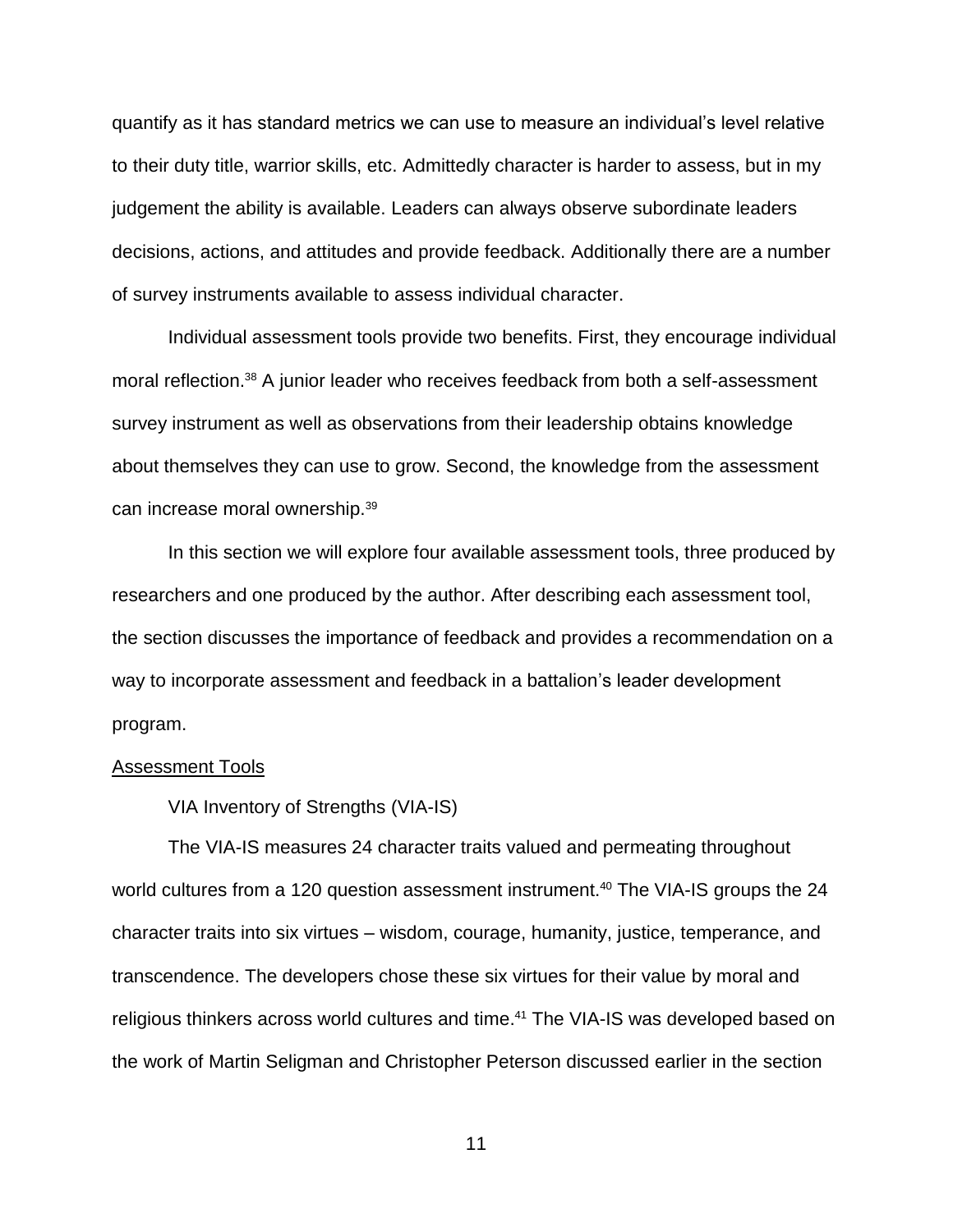on character attributes. Research has shown the VIA-IS to be a reliable instrument to correctly determine individual character strengths.<sup>42</sup>

In theory, a person taking the VIA-IS identifies their character strengths, the 24 positive character traits defined in the VIA Classification. The individual immediately receives a rank ordered listing of the 24 character strengths, from their strongest to weakest. With the results, the individual can then focus on their character strengths, which supposedly provides a more productive, fulfilling life. The individual can download a more detailed report with the rank ordered character traits, information on each character trait, and recommendations to continue to develop your character strengths.

An analysis showing how the 24 character traits in the VIA-IS compare to Army character attributes desired for Army leaders is found in Table 4. Thirteen of the twentyfour traits were similar to one of the Army character attributes. Of the eleven traits that were not compatible, the VIA-IS character traits from the virtues of wisdom and transcendence was the largest group that did not have a direct comparative Army character attribute.

| <b>Army Character Attribute</b> | <b>VIA-IS Character Strength</b> |  |  |
|---------------------------------|----------------------------------|--|--|
| Loyalty                         | Capacity to love<br>٠            |  |  |
|                                 | Teamwork                         |  |  |
|                                 | Persistence<br>$\bullet$         |  |  |
|                                 | Teamwork                         |  |  |
| Duty                            | Leadership                       |  |  |
|                                 | Prudence                         |  |  |
|                                 | Capacity to love<br>٠            |  |  |
|                                 | <b>Fairness</b>                  |  |  |
| Respect                         | Social intelligence              |  |  |
|                                 | Capacity to love                 |  |  |
|                                 | Persistence<br>$\bullet$         |  |  |
| <b>Selfless Service</b>         | <b>Teamwork</b>                  |  |  |
|                                 | Leadership                       |  |  |

Table 4. Comparison of Army Character Attributes and VIA-IS Character Traits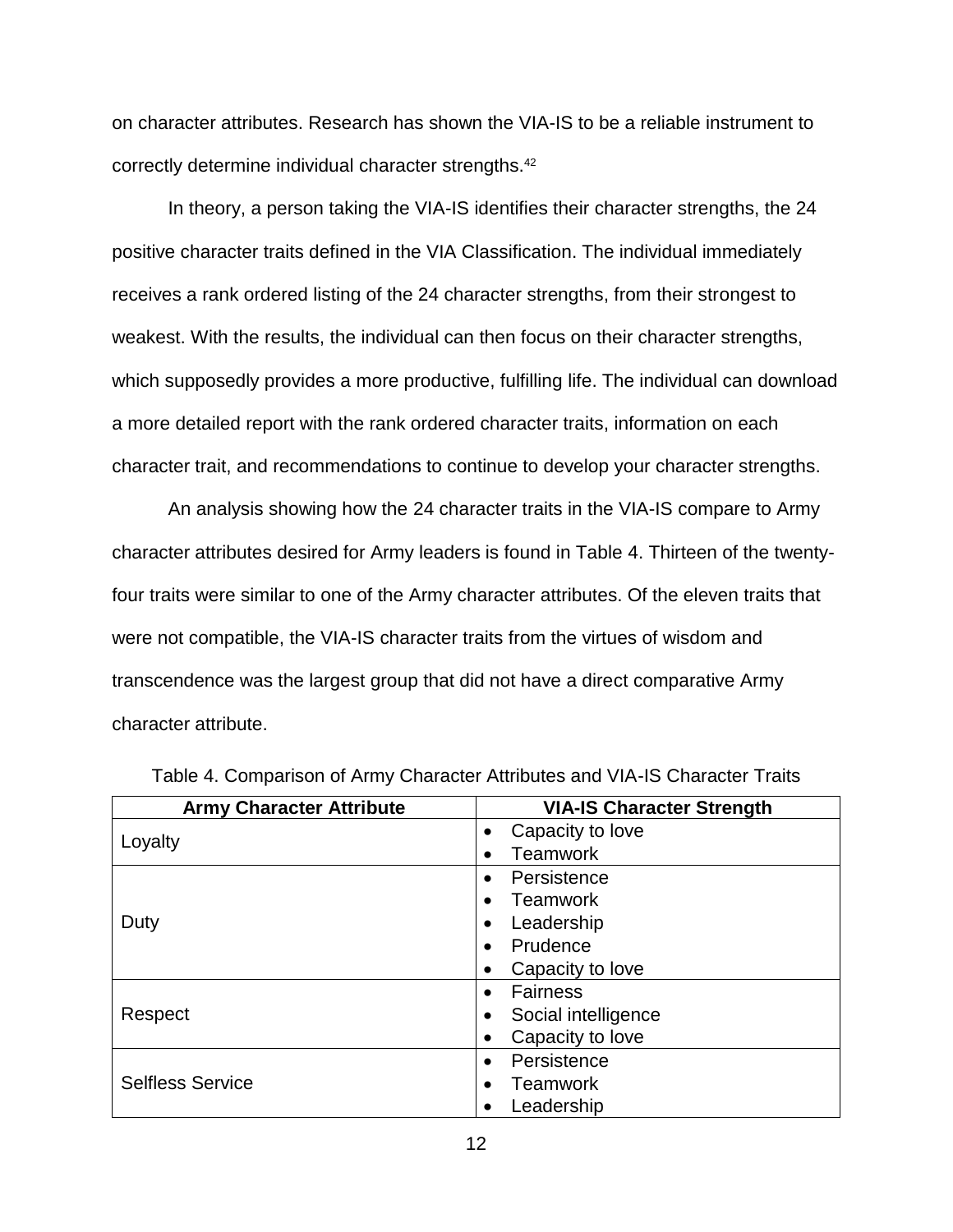|                                          | Judgement<br>$\bullet$              |
|------------------------------------------|-------------------------------------|
| Honor                                    |                                     |
|                                          | Integrity<br>$\bullet$              |
| Integrity                                | Integrity<br>$\bullet$              |
|                                          | Judgement<br>$\bullet$              |
|                                          | <b>Bravery</b><br>$\bullet$         |
| <b>Personal Courage</b>                  | Persistence<br>$\bullet$            |
|                                          | Integrity<br>$\bullet$              |
|                                          | Vitality<br>$\bullet$               |
| Empathy                                  | Social intelligence<br>$\bullet$    |
|                                          | Perspective<br>٠                    |
|                                          | Judgement<br>$\bullet$              |
| <b>Ethos</b>                             | Self-regulation<br>$\bullet$        |
|                                          | Teamwork<br>$\bullet$               |
|                                          | Self-regulation<br>$\bullet$        |
| <b>Discipline</b>                        | Leadership<br>$\bullet$             |
|                                          | Creativity<br>$\bullet$             |
|                                          | Humor<br>$\bullet$                  |
|                                          | Appreciation of beauty<br>$\bullet$ |
|                                          | Gratitude<br>$\bullet$              |
|                                          | Hope/optimism<br>$\bullet$          |
| Unrelated to an Army character attribute | Spirituality<br>$\bullet$           |
|                                          | Curiosity<br>$\bullet$              |
|                                          | Love of learning<br>$\bullet$       |
|                                          | Modesty<br>$\bullet$                |
|                                          | <b>Kindness</b><br>$\bullet$        |
|                                          | Forgiveness<br>$\bullet$            |

The main advantage of the VIA-IS is its cost and ease of use. The VIA-IS is free for individual use.<sup>43</sup> While the person completing the instrument does not obtain a full report, they do receive a rank order of their character strengths. The junior leader could use the rank order in a counseling session with the battalion commander or CSM to acquire feedback and coaching on specific character traits (we will discuss more on feedback later). Additionally, the VIA-IS has been used in military settings. Psychologist Dr. Michael Matthews used the VIA-IS to successfully predict cadet performance at the United States Military Academy.<sup>44</sup> The major disadvantage to the VIA-IS is only half of the character traits have a direct comparison to an Army character attribute.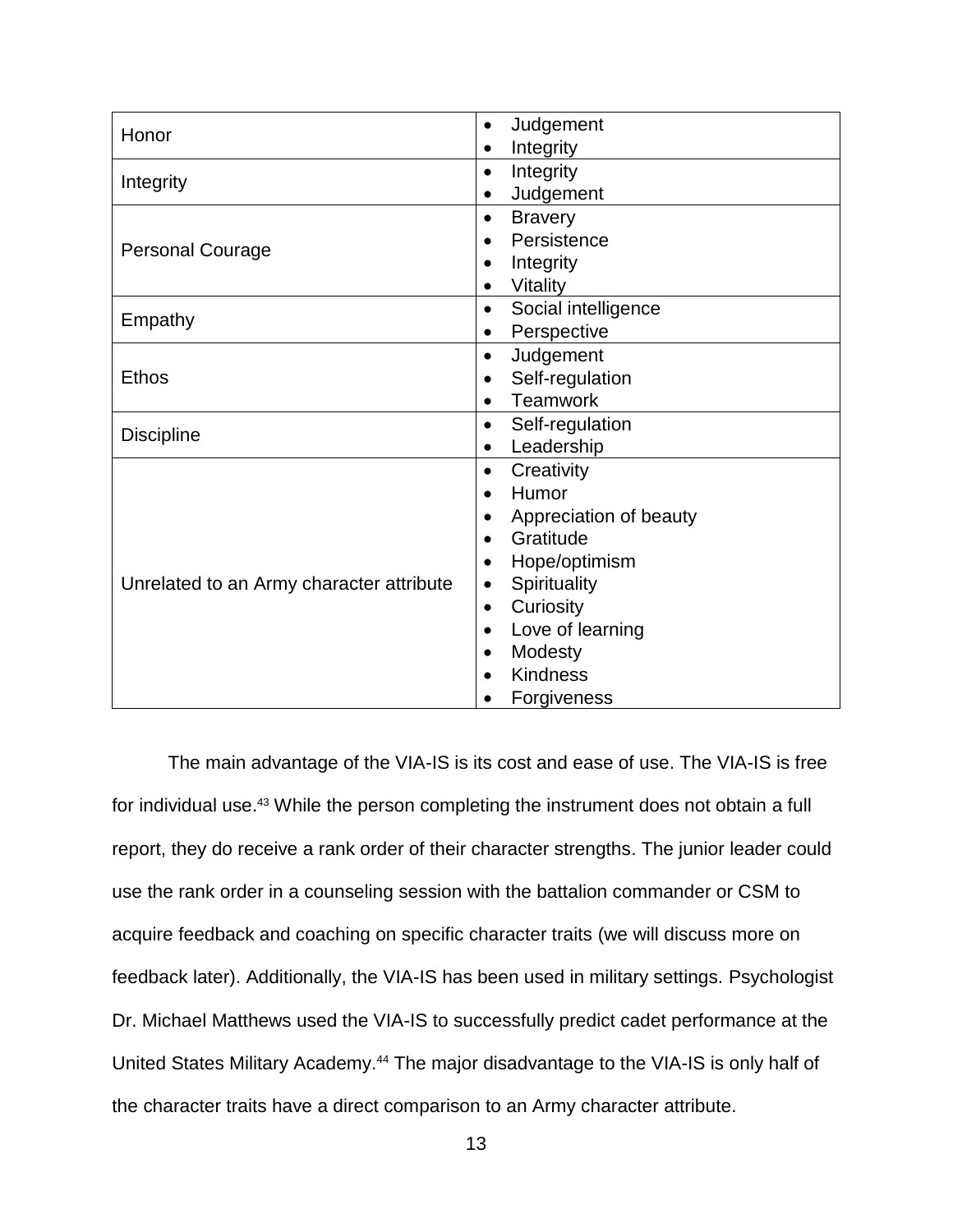### Grit Scale

The Grit scale measures a person's level of persistence in obtaining difficult, long-term goals.<sup>45</sup> The Grit scale grew out of research conducted by Dr. Angela Duckworth who noticed during her academic studies that while all of her fellow students were highly intelligent, they did not all exhibit the same level of drive and refusal to quit when presented with obstacles on the way to their goals.

The Grit scale presents a respondent with twelve statements in which they answer how the statement represents them on a five point scale from "very much like me" to "not like me at all."<sup>46</sup> After assigning values to the answers, the respondent receives a score. The higher the score, the grittier (more persistent) the person. The Grit has been an accurate predictor of success in completing military training.<sup>47</sup> The value of the Grit for junior leaders is the feedback on their persistence to complete difficult, long-term goals and tasks. While that correlates to the Army's character attributes of duty, personal courage, discipline, and arguably parts of the Warrior Ethos, it does not provide feedback on other attributes such as loyalty, respect, integrity, and empathy.

### Defining Issues Test (DIT)

The DIT is a survey instrument to determine a person's level of moral judgement. It uses five to six moral dilemmas with each moral dilemma given a choice of actions to solve the dilemma and a set of questions on what was important in deciding on a particular action.<sup>48</sup> A participant reads the dilemma, chooses an action, rates a number of questions from high to low importance on why they chose that particular action, and then ranks the top four of those questions that were important in making their decision.<sup>49</sup>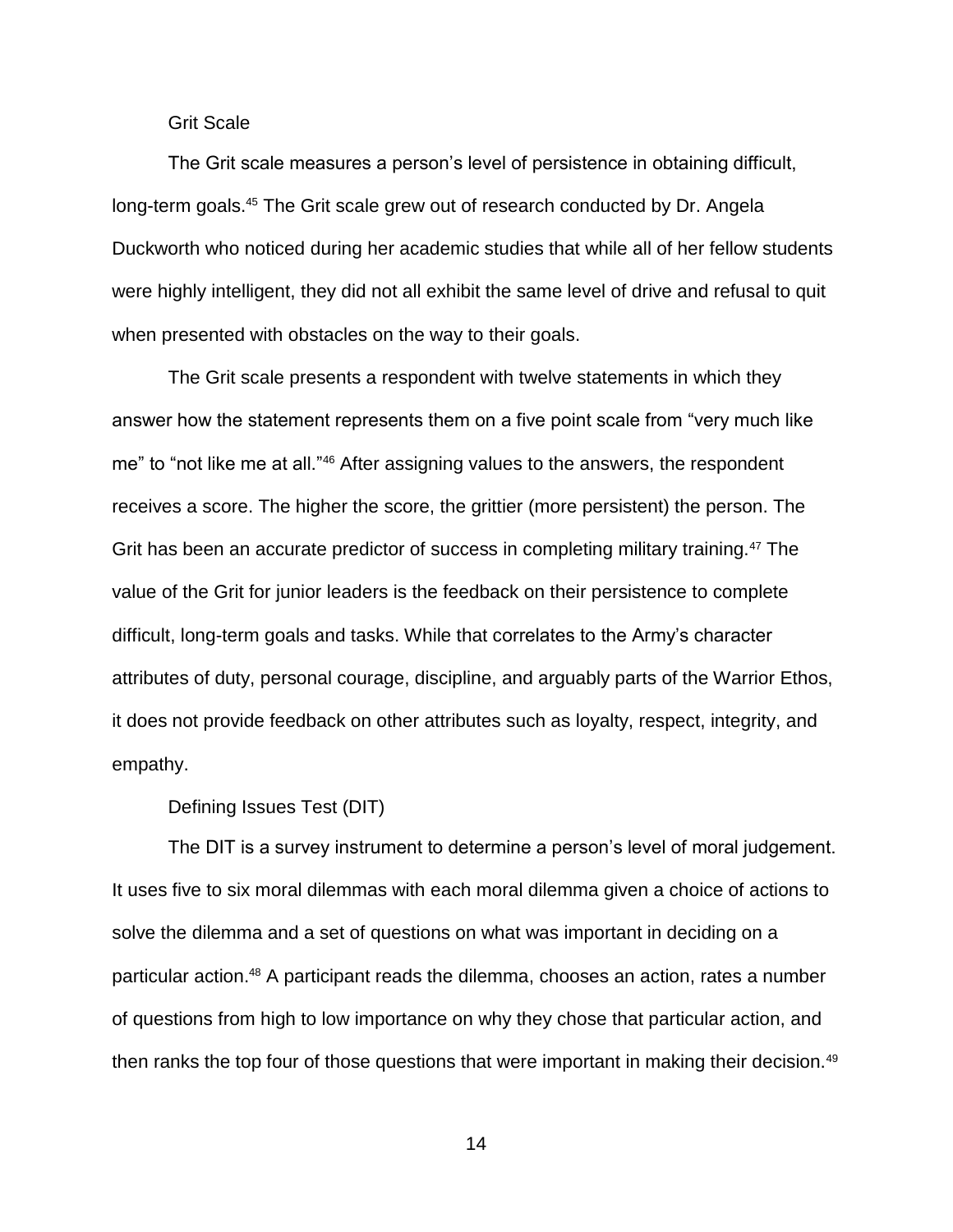From the rating and ranking, the DIT provides a classification among three moral schemas – personal interest, maintain norms, and post-conventional reasoning.<sup>50</sup>

The DIT activates a person's moral schema. Schemas are "general knowledge structures residing in long term memory" (such as expectations) that are activated by an event that looks similar to a prior experience.<sup>51</sup> According to the social science behind the DIT, a person then uses the schema to make a judgement for a decision. $52$ 

A person using a schema of personal interest makes a decision based on selfinterest, how the decision provides advantages to them such as enhancement of relationships, winning approval, or trading favors.<sup>53</sup> Abiding to established norms, rules, and established practices characterizes the schema of maintaining norms. Here a person accepts the norms of society or their profession "without question and as authoritative."<sup>54</sup> The postconventional schema is similar to the schema of maintaining norms with one major difference. While the person accepts the need for established norms, rules, and laws, they do not accept those as unchallenged and final.<sup>55</sup> In essence, a person using a postconventional schema accepts that laws, rules, and practices do not cover every conceivable situation, that they must exercise judgement in every situation to ensure that the established practice applies to that situation.<sup>56</sup>

While it is difficult to match the three schemas – personal interest, maintaining norms, and postconventional – to the Army's character attributes<sup>57</sup>, we can determine what schema we want an Army leader to personify. Obviously, the schema of personal interest is not compatible with Army values as it produces self-centered behavior. The schema of maintaining norms is much closer to a leader of character, as the leader will follow prescribed regulations and practices, but regulations do not cover all situations,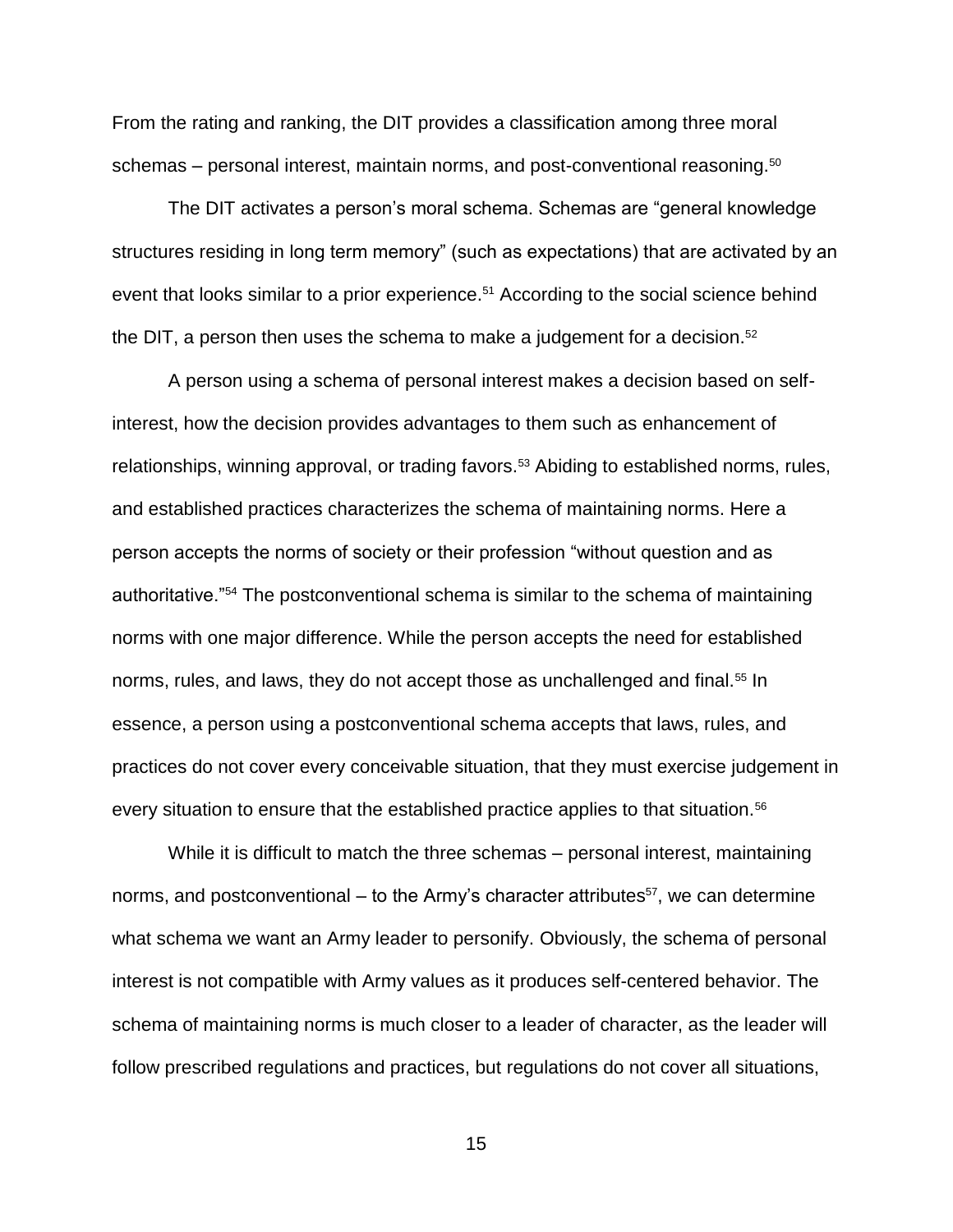especially in the ambiguous and complex environment of today and the future. Army leaders should personify the postconventional schema, the ability to use moral judgement in making decisions in difficult moral dilemmas or situations. As stated in *Field Manual 6-22, Leader Development*, "junior leaders need to be capable of independent decisions using sound discretionary judgements founded in moral character."<sup>58</sup> Essentially the self-defined leader we discussed earlier.

As we want leaders who can make quick moral and ethical decisions in today's ambiguous and complex environment, the DIT provides a good assessment of how a leader will make decisions. Researchers and military leaders have used the DIT to assess character in military settings.<sup>59</sup> It is a reliable instrument and gives the individual and their mentor a starting point.

### Proposed Character Assessment Tool

Research has scientifically validated these three assessment tools, providing a Soldier and his/her leader a character assessment. The difficulty with each tool is it does not match exactly to the Army's desired character attributes. So, table 5 displays a proposed character assessment tool that a battalion commander and/or CSM could use to assist junior officers and NCOs in assessing their character. The tool is simple, it lists the character attribute and asks the junior leader to rate themselves on the attribute on a scale of 1-5. The battalion commander also rates the attribute on a scale from 1-5. A battalion could also add a peer or subordinate assessment to provide additional feedback. The junior leader is able to capture their perceived strengths and weaknesses for each attribute. The junior leader and battalion commander use the tool to focus their dialogue during counseling and develop a plan of action to improve the junior leader's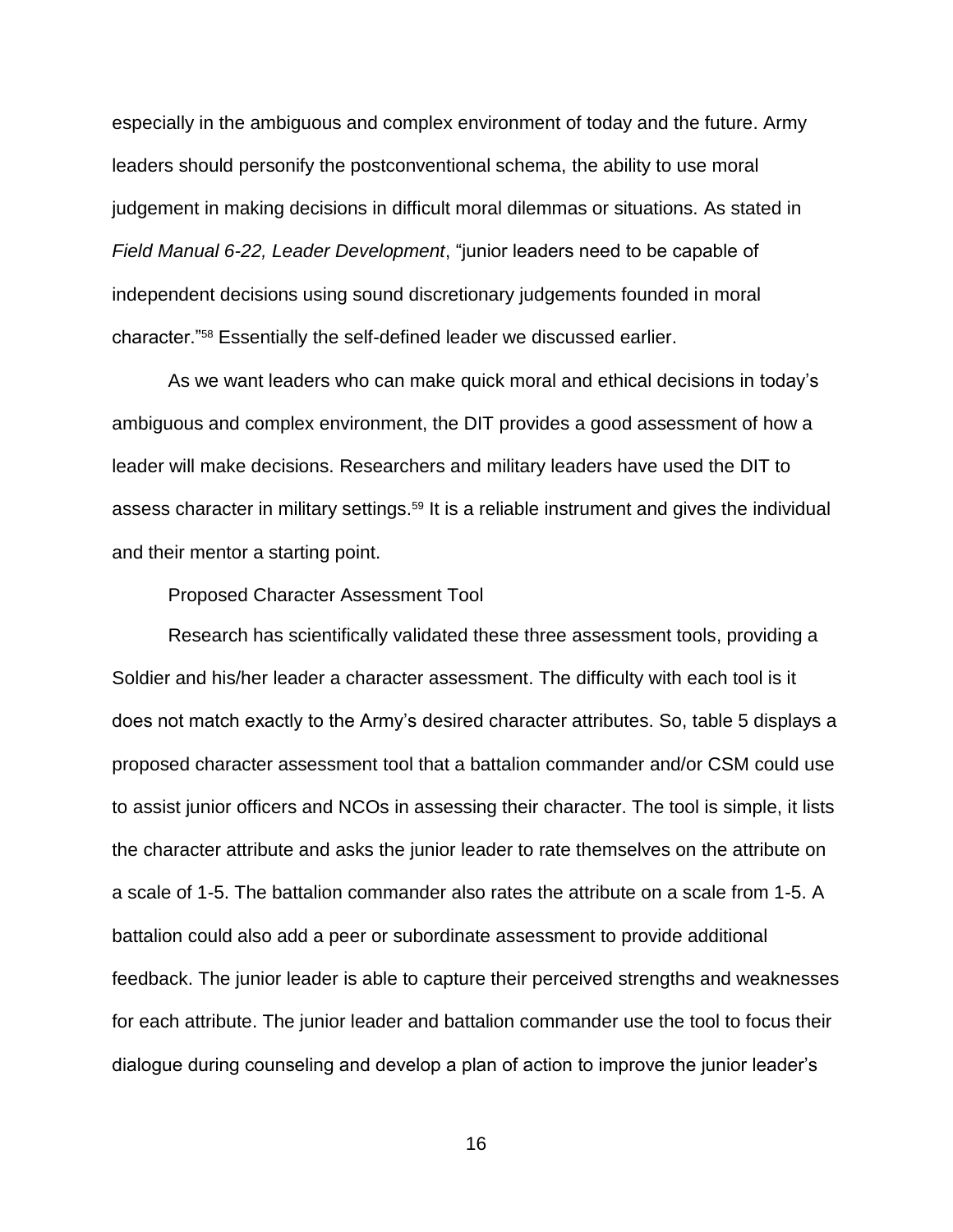character. The scale uses the definitions of the Army Values from ADRP 1 and the

leader attribute framing model in FM 6-22.<sup>60</sup>

| Character       | Standard                                                           | Self-  | <b>Battalion</b>    | <b>Strengths</b> | Weaknesses |
|-----------------|--------------------------------------------------------------------|--------|---------------------|------------------|------------|
| Attribute       |                                                                    | Rating | Commander           |                  |            |
|                 |                                                                    | (1-5)  | <b>Rating (1-5)</b> |                  |            |
|                 | Bear true faith and allegiance                                     |        |                     |                  |            |
|                 | to the U.S. Constitution, the                                      |        |                     |                  |            |
|                 | Army, your unit and other                                          |        |                     |                  |            |
|                 | Soldiers. Bearing true faith and                                   |        |                     |                  |            |
|                 | allegiance is a matter of                                          |        |                     |                  |            |
| Loyalty         | believing in and devoting                                          |        |                     |                  |            |
|                 | yourself to something or                                           |        |                     |                  |            |
|                 | someone. A loyal Soldier is one                                    |        |                     |                  |            |
|                 | who supports the leadership<br>and stands up for fellow            |        |                     |                  |            |
|                 | Soldiers.                                                          |        |                     |                  |            |
|                 | Fulfill your obligations. Duty                                     |        |                     |                  |            |
|                 | means being able to                                                |        |                     |                  |            |
|                 | accomplish tasks as part of a                                      |        |                     |                  |            |
|                 | team. You fulfill your                                             |        |                     |                  |            |
| Duty            | obligations as a part of your                                      |        |                     |                  |            |
|                 | unit every time you resist the                                     |        |                     |                  |            |
|                 | temptation to take "shortcuts"                                     |        |                     |                  |            |
|                 | that might undermine the                                           |        |                     |                  |            |
|                 | integrity of the final product.                                    |        |                     |                  |            |
| Respect         | Treat people as they should be                                     |        |                     |                  |            |
|                 | treated.                                                           |        |                     |                  |            |
|                 | Put the welfare of the nation,                                     |        |                     |                  |            |
|                 | the Army and your                                                  |        |                     |                  |            |
|                 | subordinates before your own.                                      |        |                     |                  |            |
|                 | The basic building block of                                        |        |                     |                  |            |
| <b>Selfless</b> | selfless service is the                                            |        |                     |                  |            |
| Service         | commitment of each team                                            |        |                     |                  |            |
|                 | member to go a little further,<br>endure a little longer, and look |        |                     |                  |            |
|                 | a little closer to see how he or                                   |        |                     |                  |            |
|                 | she can add to the effort.                                         |        |                     |                  |            |
| Honor           | Live up to Army Values                                             |        |                     |                  |            |
|                 | Do what's right, legally and                                       |        |                     |                  |            |
| Integrity       | morally.                                                           |        |                     |                  |            |
| Personal        | Face fear, danger or adversity                                     |        |                     |                  |            |
| Courage         | (physical or moral). Stand up                                      |        |                     |                  |            |

### Table 5. Leader Character Assessment Tool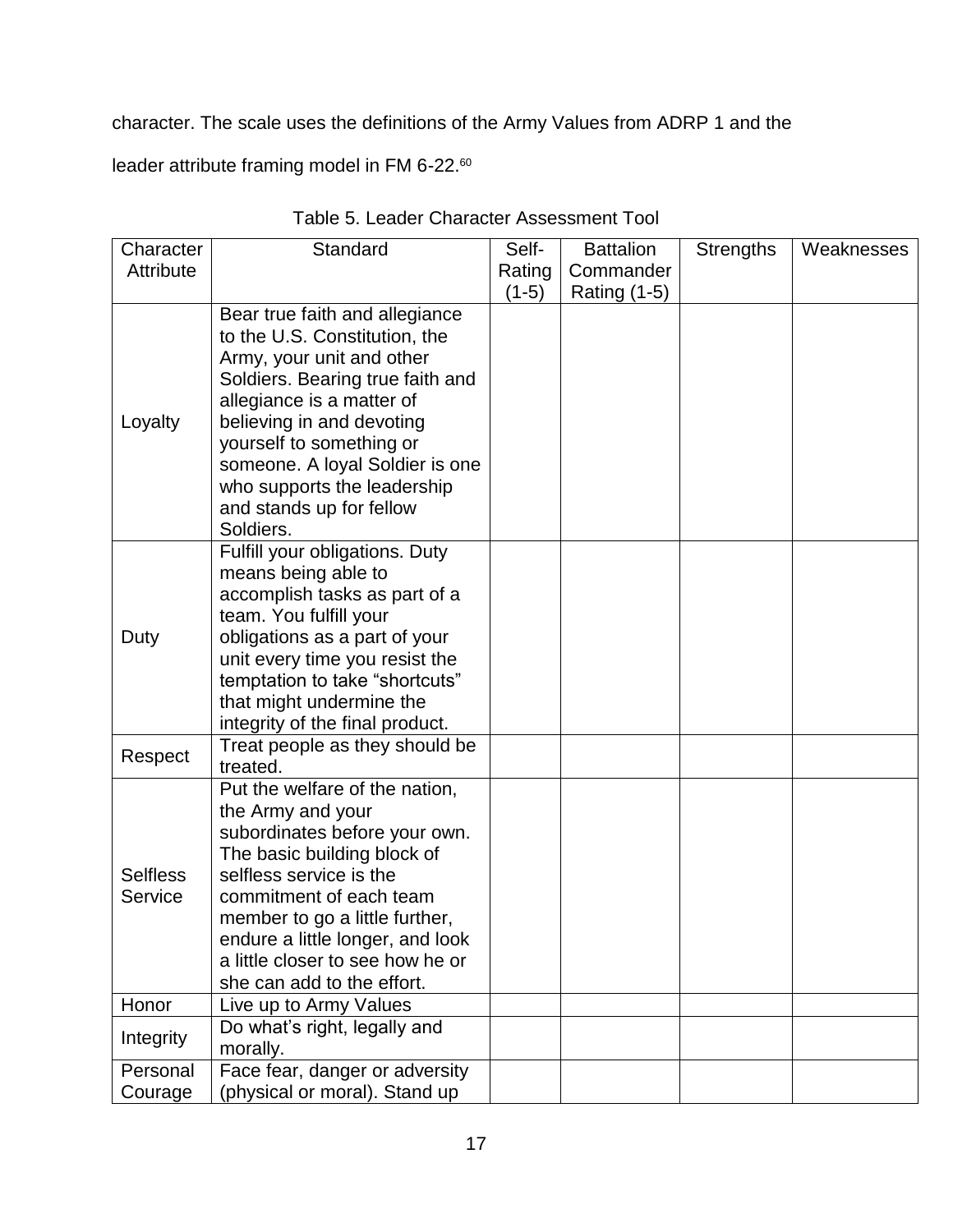|                   | for and act upon the things that                                                                                                                                                                                      |  |  |
|-------------------|-----------------------------------------------------------------------------------------------------------------------------------------------------------------------------------------------------------------------|--|--|
|                   | you know are honorable.                                                                                                                                                                                               |  |  |
| Empathy           | Demonstrates an<br>understanding of another<br>person's point of view.<br>Identifies with others' feelings<br>and emotions. Displays a<br>desire to care for Soldiers,<br>Army Civilians, and others.                 |  |  |
| <b>Ethos</b>      | Demonstrates the spirit of the<br>profession of arms and<br>commitment to the mission, to<br>never accept defeat, to<br>persevere through difficulties,<br>and to always support fellow<br>Soldiers.                  |  |  |
| <b>Discipline</b> | Demonstrates control of one's<br>own behavior according to<br>Army Values and adheres to<br>the orderly practice of<br>completing duties of an<br>administrative, organizational,<br>training, or operational nature. |  |  |

### Feedback through Counseling

Whether the battalion leadership uses one of the above assessment tools or develops one of their own, feedback and continued dialogue with the junior leader is critical to development! While there is a financial cost, I recommend using the DIT and the proposed assessment tool together. The DIT provides an assessment of the leader's current schema and the proposed tool provides an assessment of the Army's character attributes. Using these two tools together provides greater insights into the current state of the junior leader's character and where they can improve to become a moral exemplar for their subordinates, peers, and superiors. The no cost option is use of the proposed assessment tool. This option can still generate learning for the junior leader, but I believe the inclusion of the DIT schemas operationalizes the character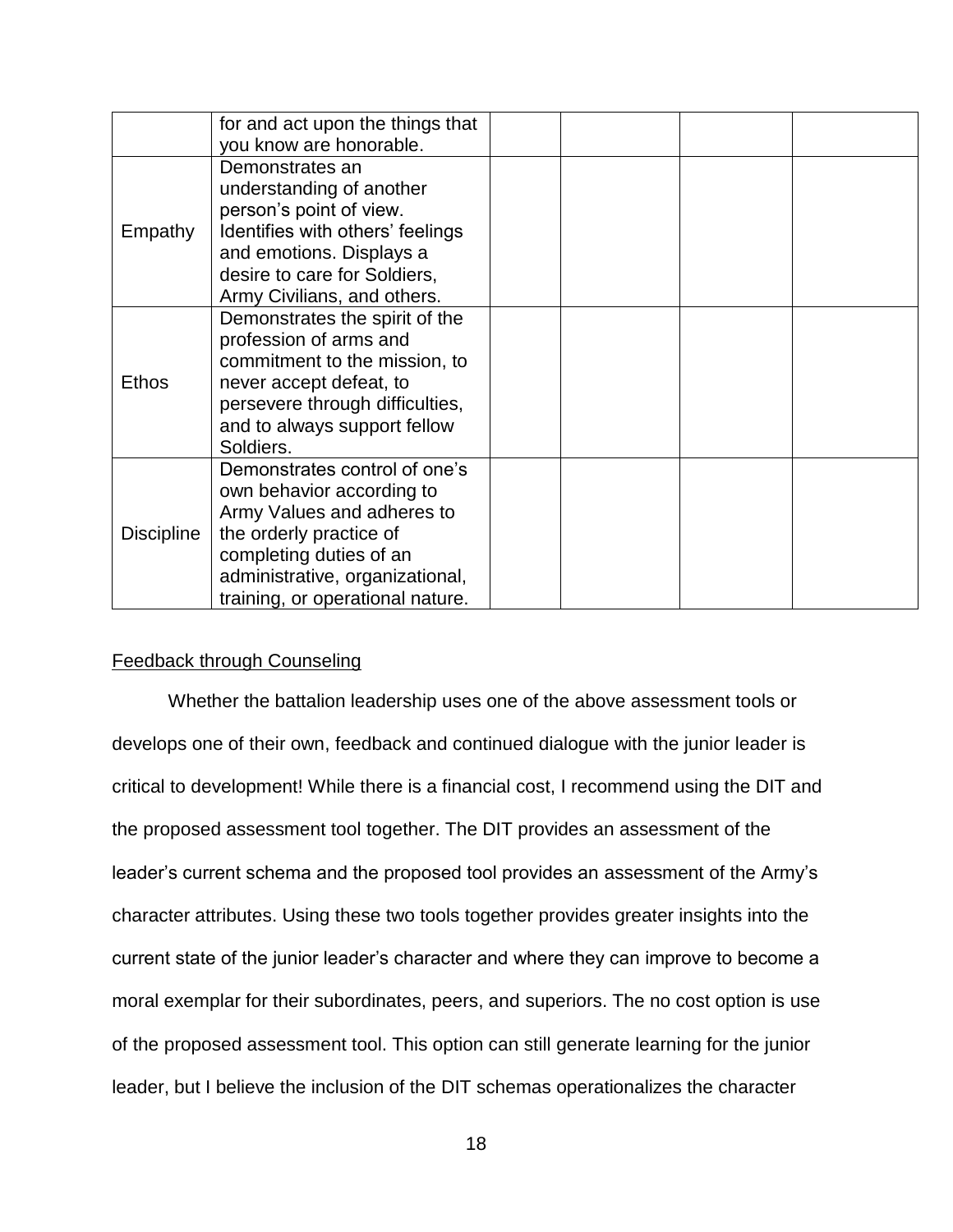attributes and better facilitates discussion during the counseling sessions. Yes, each of these options are a large investment in time, but an investment that will pay large dividends in the future of both the battalion and the Army!

### Training and Feedback on Moral Dilemmas

While what we have discussed is important for our junior leaders to understand the attributes of character and where they stand in relation to the Army's character attributes, we must go further to give our junior leaders the tools they need to make decisions in a morally complex world. We must enhance the junior leader's ability to deal with moral complexity. Moral complexity is "the ability of the leader to attend to, store, retrieve, process, and, most important, make meaning of moral information."<sup>61</sup> In thinking through moral issues, our education and experience limits our thinking.<sup>62</sup> Therefore a successful integration of character development in our leader development program must include situational training exercises. These training exercises can be real or virtual as the goal is to train the leader in a controlled environment.

The Center for the Army Profession and Ethic (CAPE) provides a range of tools for integration into battalion leader development programs. The tools include training support packages, case studies (videos with accompanied facilitator guides), and virtual simulations with a search tool for the level of the audience (initial, mid-grade, intermediate, or strategic) and the type of product (case study, virtual simulation, etc.). Using the product search function, battalion commanders and CSMs can choose the right tools for integration into the leader development program.

In my judgement the video case studies with associated facilitator program and the virtual simulation are excellent venues for education of moral complexity. As an example, picture yourself in a classroom with the lieutenants in the battalion and the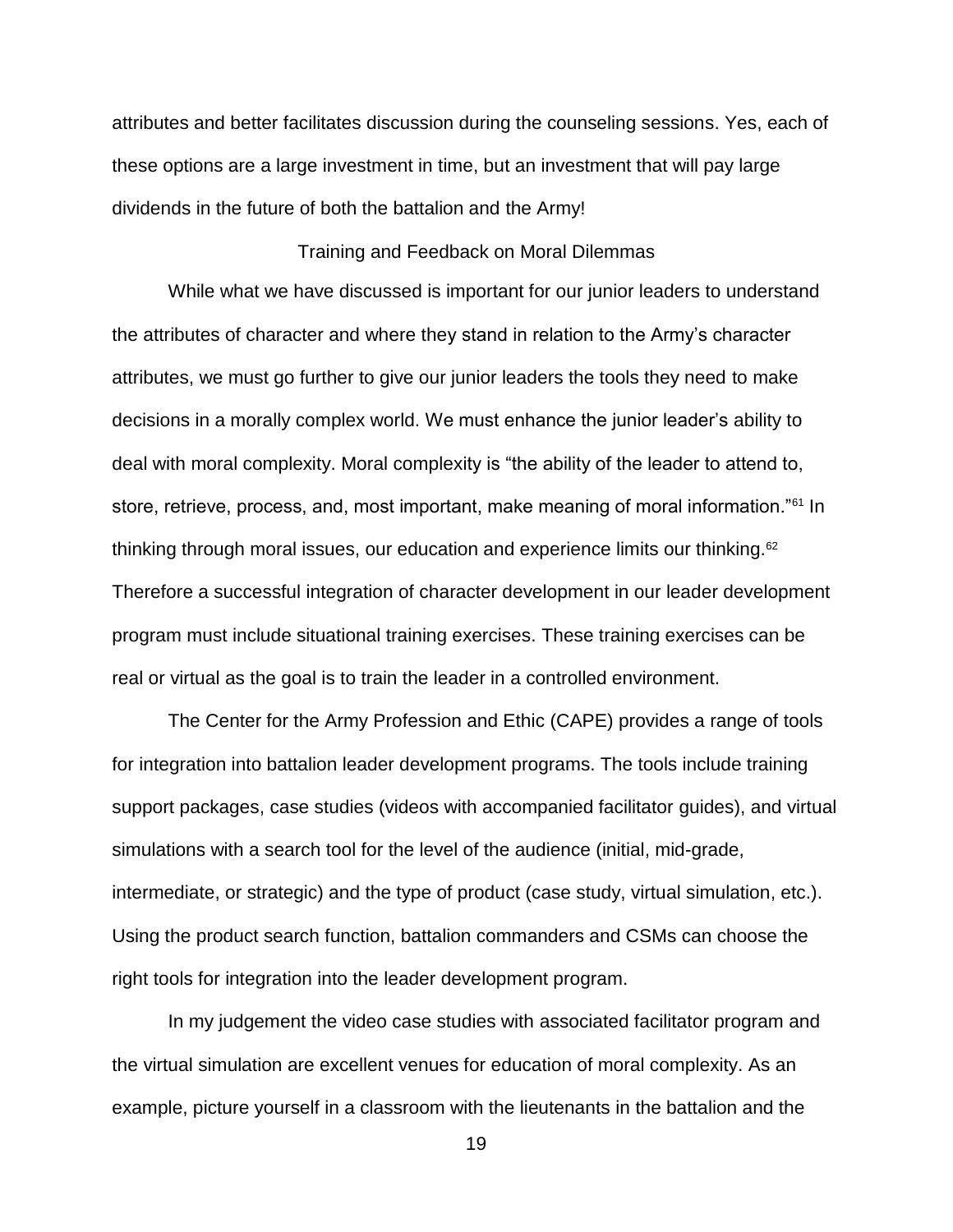battalion commander leading the session. The commander plays the video, pauses it, and then asks questions of the lieutenants using questions from the facilitator program or perhaps questions they determined based on their experiences. The virtual simulation provides an even better learning tool as the audience makes choices on what decision the leader should take in a given situation. These choices then have consequences which play out in the simulation. The battalion commander can ask specific officers to choose an action or determine a group action. The commander can explore why people chose certain actions, referring back to character attributes and other aspects of Army doctrine. Imagine the rich discussion among leaders confronting hard problems!

The training itself is important, but the feedback the junior leaders receive about their choices is critical. The feedback allows the leader to think through how he/she arrived at the decision, why they chose a particular course of action, and most importantly allows them to place into their memory different solutions to the imperfect problem. Research has shown a dramatic increase in effectiveness with such training when used in a group setting as more participants provide better feedback to the individual.<sup>63</sup>

### Modeling Ethical, Moral Behavior

Battalion commanders and CSMs have a huge influence on the future actions of their junior leaders. Every leader can share a story of how the actions of their battalion commander or CSM impressed them, good or bad, and shaped their leadership philosophy. Junior leaders believe the example of their battalion commander and CSM is what right looks like and they will emulate that behavior, both today and in the future when they are leading battalions. Research demonstrates the ethical conduct of an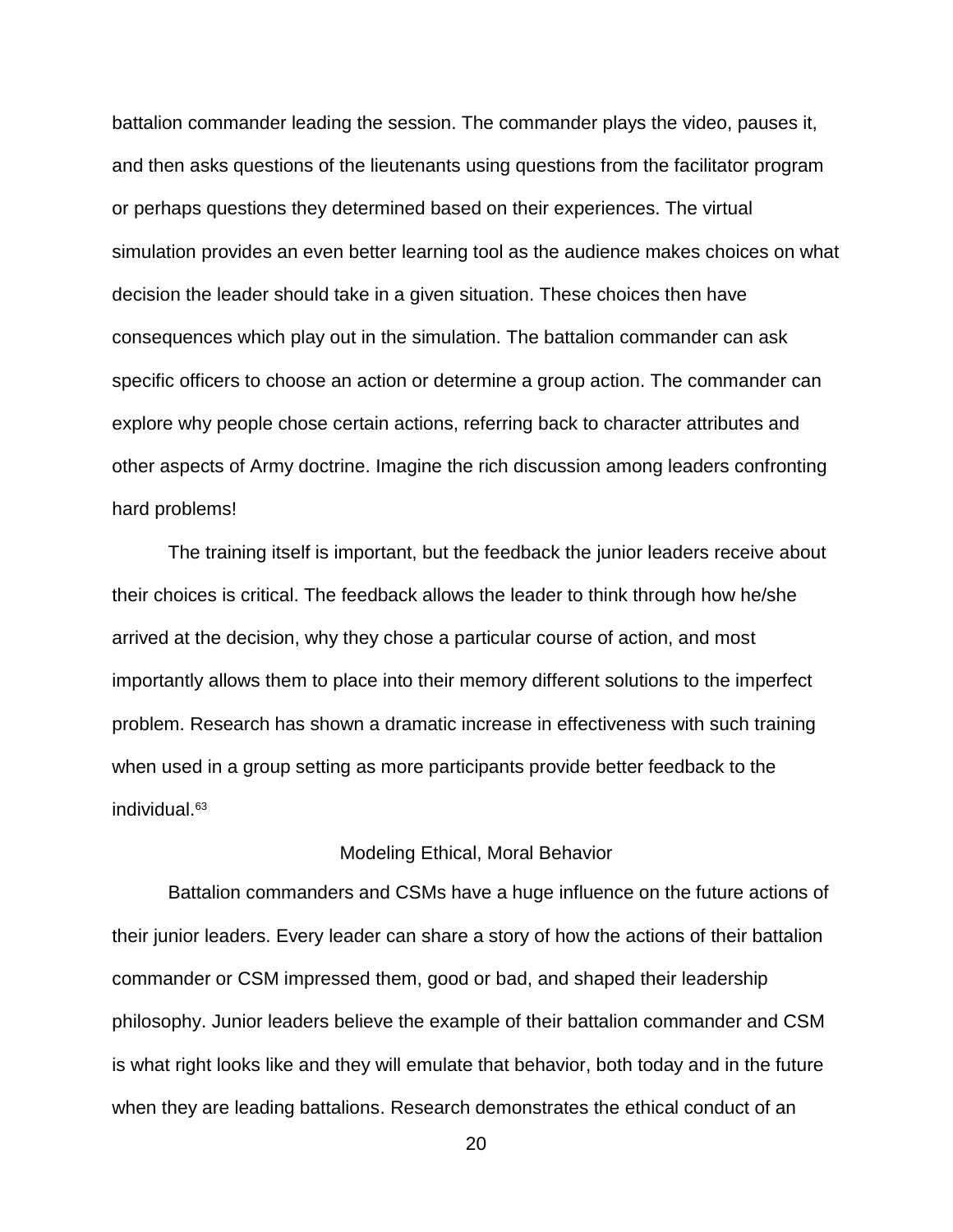organization's leaders positively influences individual moral efficacy of the organization's members.<sup>64</sup>

### Social Identity Theory

Social identity theory can help us understand how our actions influence those of our subordinates. Social identity theory posits that people try to reduce uncertainty about the social world they live in and their place within it by displaying behaviors of the group in which they belong. <sup>65</sup> The group has certain prototypical behaviors (real and perceived) that people look to emulate to increase their standing within the group which reduces their uncertainty and raises their self-esteem.<sup>66</sup> In other words, people strive to display the perceived norms of the group they are a member. The need is greater the more important the group is to individual members. <sup>67</sup> According to social identity theorists, a member of the group who does not meet the perceived prototypical behavior (or demonstrates marginal prototypical behavior) of the group are considered deviants.<sup>68</sup> In groups with high solidarity, the group rejects deviants, especially if the deviant's behavior does not increase the positive standing of the group.<sup>69</sup>

A junior leader is a member of many groups simultaneously: the Army, assigned branch or military occupation specialty (MOS), platoon, company, battalion, and social groups to name a few. Which group the junior leader holds as more important reflects their feeling of solidarity in each particular organization. The challenge, indeed imperative, for battalion commanders and CSMs is to make the Army and the battalion to have higher solidarity in the mind of the junior leader, especially the moral characteristics of the profession, than their other groups!

Based on the social identity theory discussed above, the unit's ethical climate will guide the behavior of the junior leader because he wants to emulate what he perceives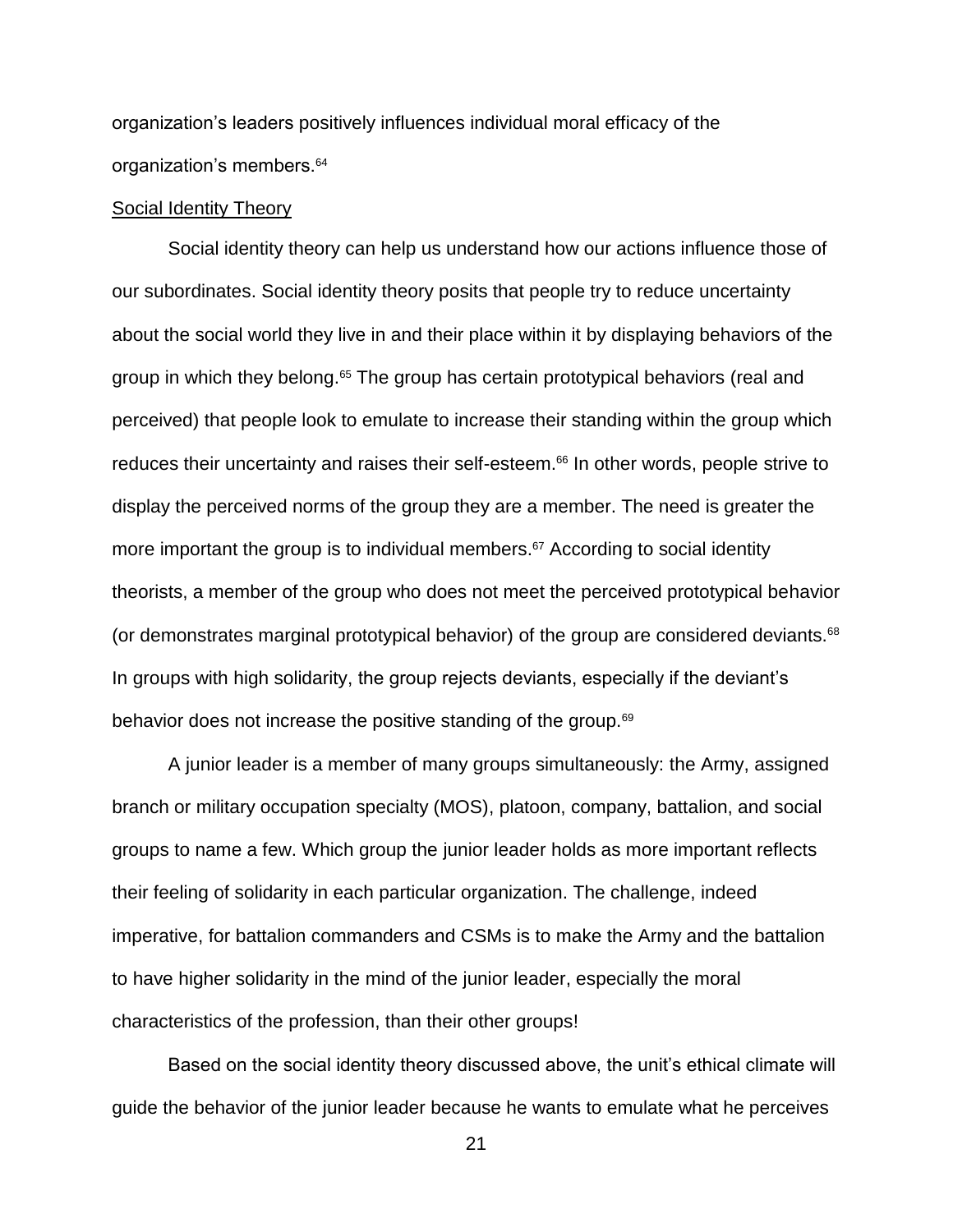as the group norms to better fit into the group and raise his self-esteem. The climate the battalion commander sets for the junior officers and the CSM sets for the junior NCOs will have an outsized effect on the leadership development of the particular junior leader. If the battalion commander tolerates or accepts the fudging of numbers to increase statistics for an upcoming command and staff, the junior leader learns a new behavior, one he believes is a group norm. While that particular company or battalion acts in that way, the junior leader applies the behavior to the entire Army (as their only experience) and will internalize it for future use as a prototypical behavior for leaders to maintain their status in the group. Another example would be a colorful joke about women told by the battalion commander to a group of his junior officers. He tells this joke for a short term gain of relating to the junior officers, but he creates a group norm because of his status as group leader. The junior officers may emulate this behavior until provided a more favored action by the group.

Understanding social identity theory shows the power of groups and the effect of norms on individual members. Research has shown that leaders who identify with the group prototypical behavior positively influence individual behavior.<sup>70</sup> In a hierarchical organization like the Army, the battalion commander has outsized influence on the group and has the ability to change the norms of the unit.

### Authentic Leadership

In my experience, the one thing Soldiers dislike the most in leaders is hypocrisy. There is no perfect person, we all make mistakes. But by becoming authentic leaders, Soldiers will forgive mistakes as genuine and continue to trust the direction provided by the battalion leadership.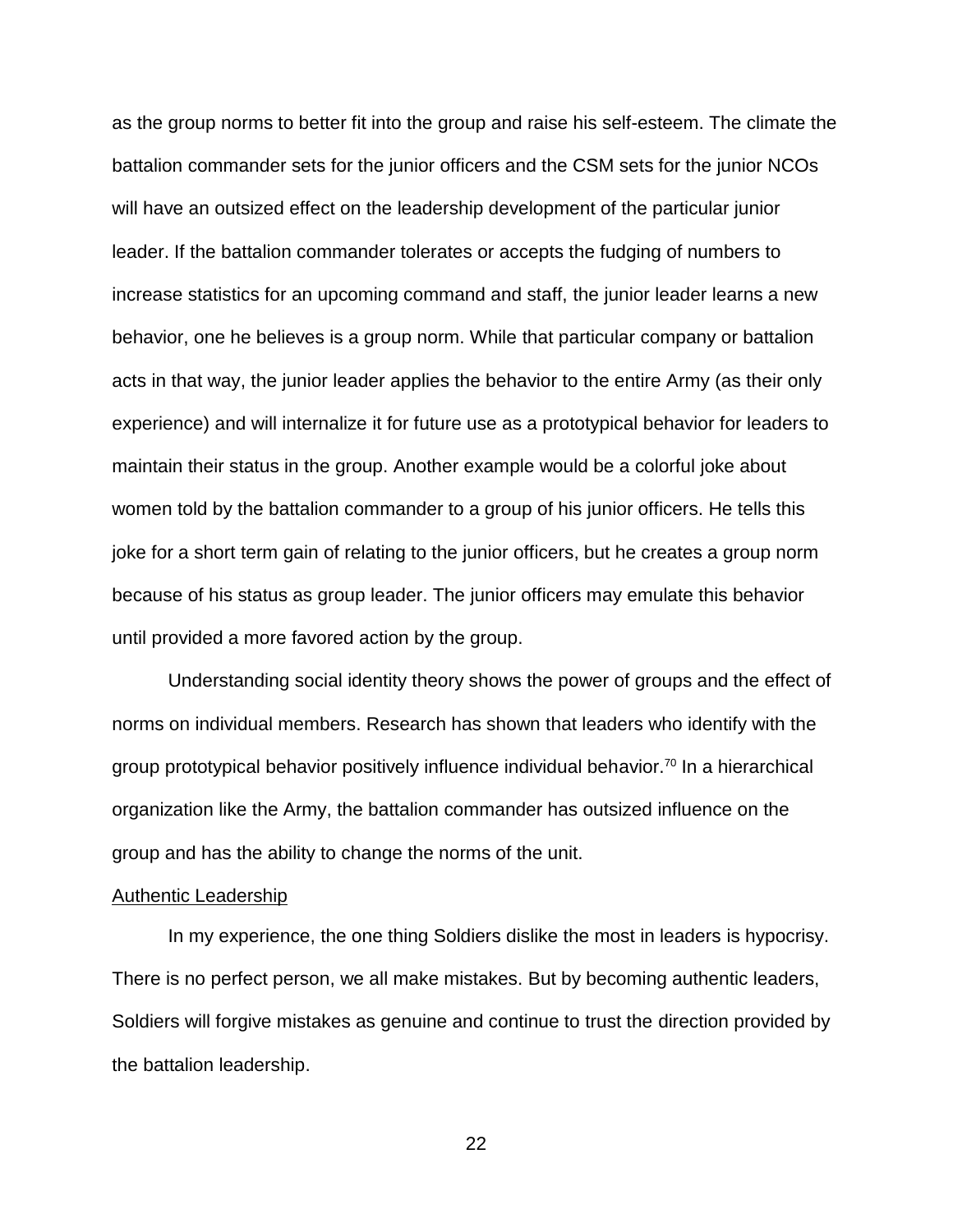In his book, *Authentic Leadership: Courage in Action*, Robert Terry defines authenticity as "genuineness and refusal to engage in self-deception."<sup>71</sup> Authors Rob Goffee and Gareth Jones describe three critical elements for authentic leaders. First, authentic leaders exhibit a "consistency between words and deeds," they practice what they preach.<sup>72</sup> Second, despite having to perform many different roles, they have a "coherence in role performances" by consistently communicating their real self to their organizations.<sup>73</sup> Finally, authentic leaders have a self-comfort that they draw on for their consistency and coherence.<sup>74</sup>

For Army leaders, I believe the authentic leader has internalized the Army's character attributes, including the Army Ethic, and makes moral and ethical decisions through judgement contingent on the situation. The authentic leader is not afraid to make mistakes, or tell their Soldiers the truth. The authentic leader lives in a transparent world. In my experience, this assembled authenticity builds trust with subordinates, one of the key foundations of leadership.

In the character sphere, Sean Hannah and Patrick Sweeney point out that "authentic moral leaders bolster their followers' moral development through modeling, persuasion, and establishing a moral and ethical culture in the organization."<sup>75</sup> Applying this quote to social identity theory we discussed earlier, junior leaders emulate what they perceive as prototypical behavior. Through their example, battalion commanders and CSMs who are authentic moral leaders develop subordinates into leaders of character.

### Rewarding Moral-Ethical Behavior

The final point for modeling moral, ethical behavior is rewards and recognition. Commanders and CSMs should look for ways to reward moral-ethical behavior formally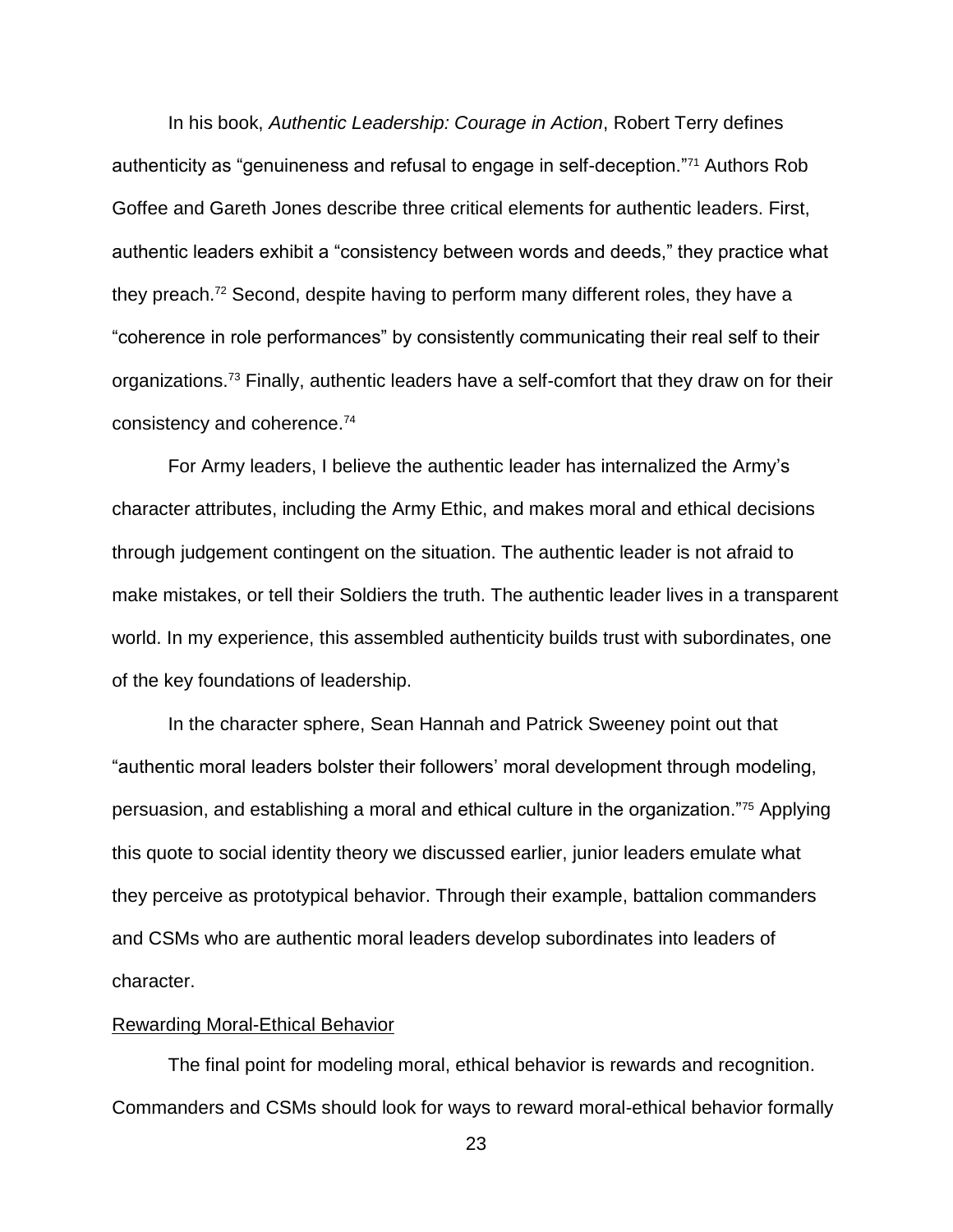and informally. As Sweeney and Hannah point out, "Followers can gain inspiration by observing exemplary leaders being rewarded in terms of praise and respect for behaving in a moral-ethical manner."<sup>76</sup> Junior leaders with both low and high moral development can benefit from the recognition of other leader's ethical acts through the observation that moral, ethical behavior leads to rewards or reinforcement of their own beliefs and actions.<sup>77</sup>

The battalion leadership that rewards actions such as the NCO who volunteers with the local driving under the influence (DUI) prevention program, the lieutenant who volunteers with a local non-profit, or the junior leader correcting sexually explicit language in the workplace can provide positive illustrations of moral, ethical behavior. An excellent example is the presentation of the Army Commendation Medal to First Sergeant Katrina Moerk. First Sergeant Moerk received the award for the correction of a group of Soldiers use of sexual explicit language to describe female Soldiers on social media.<sup>78</sup> Her act epitomized honor, integrity, and moral courage and no doubt has inspired junior leaders to fight unethical behavior in their units. Even a word of praise at a battalion formation or meeting provides the necessary positive reinforcement of these acts if the action does not meet the criteria a formal award.

### **Conclusion**

This paper reviewed literature and research on character and provided a five component strategy of character development integration into a battalion's leader development program. The paper included research and thought on character attributes, significance of understanding the Army Ethic, need for a character assessment tool and feedback, importance of training in moral dilemmas, and finally the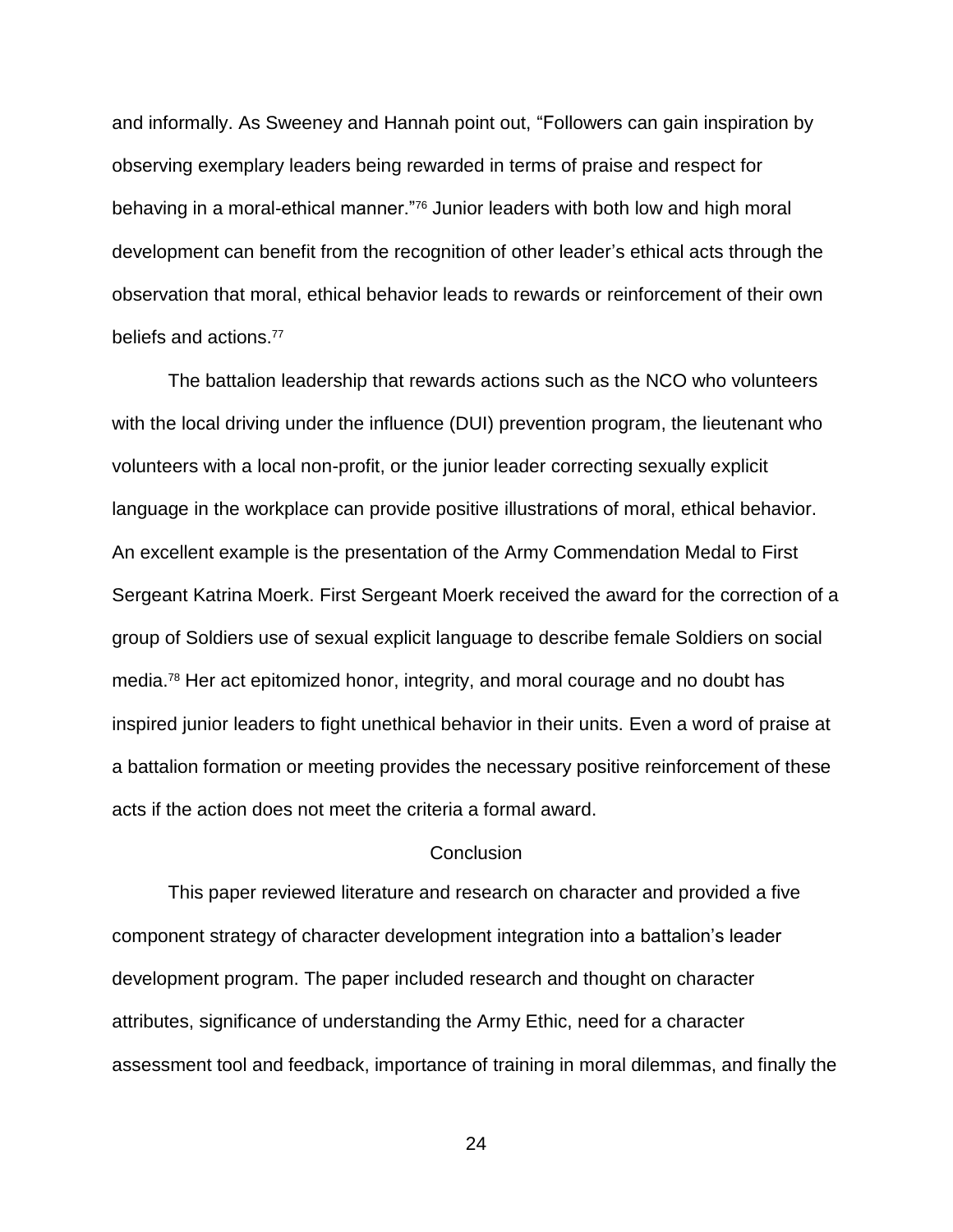consequence of battalion leadership modeling moral, ethical behavior. From that discussion, I offer the following recommendations:

Recommendation 1: Battalion commanders and CSMs integrate a five component character development strategy into their leader development program – an understanding of the Army's character attributes; appreciation of the origins and content of the Army Ethic; individual character assessment and feedback; training and feedback in moral dilemmas; and modeling of moral, ethical behavior (including rewards and recognition).

Recommendation 2: The U.S. Army update the character development doctrine to put additional emphasis on battalion level commanders in development of leaders of character in the operational force. This is where our junior leaders spend their formative time and truly learn; this is where they serve most of their career. Additionally, explore the use of schemas in doctrine to describe the moral exemplar the Army requires.

Recommendation 3: The Army consider institutionalizing the DIT or develop another research-based character assessment tool for leaders. After development and validation, place the tool on the CAPE website for easy access.

Recommendation 4: CAPE continue to publicize character development tools on their website and through regular briefings at pre-command courses.

I have argued battalion commanders and CSMs play the most important role in character development as they are the moral exemplars and developers for junior officers and NCOs during their formative years of service. Junior leader experiences through observation and personal action determine their character development and how they will develop their subordinates in the future. By integrating character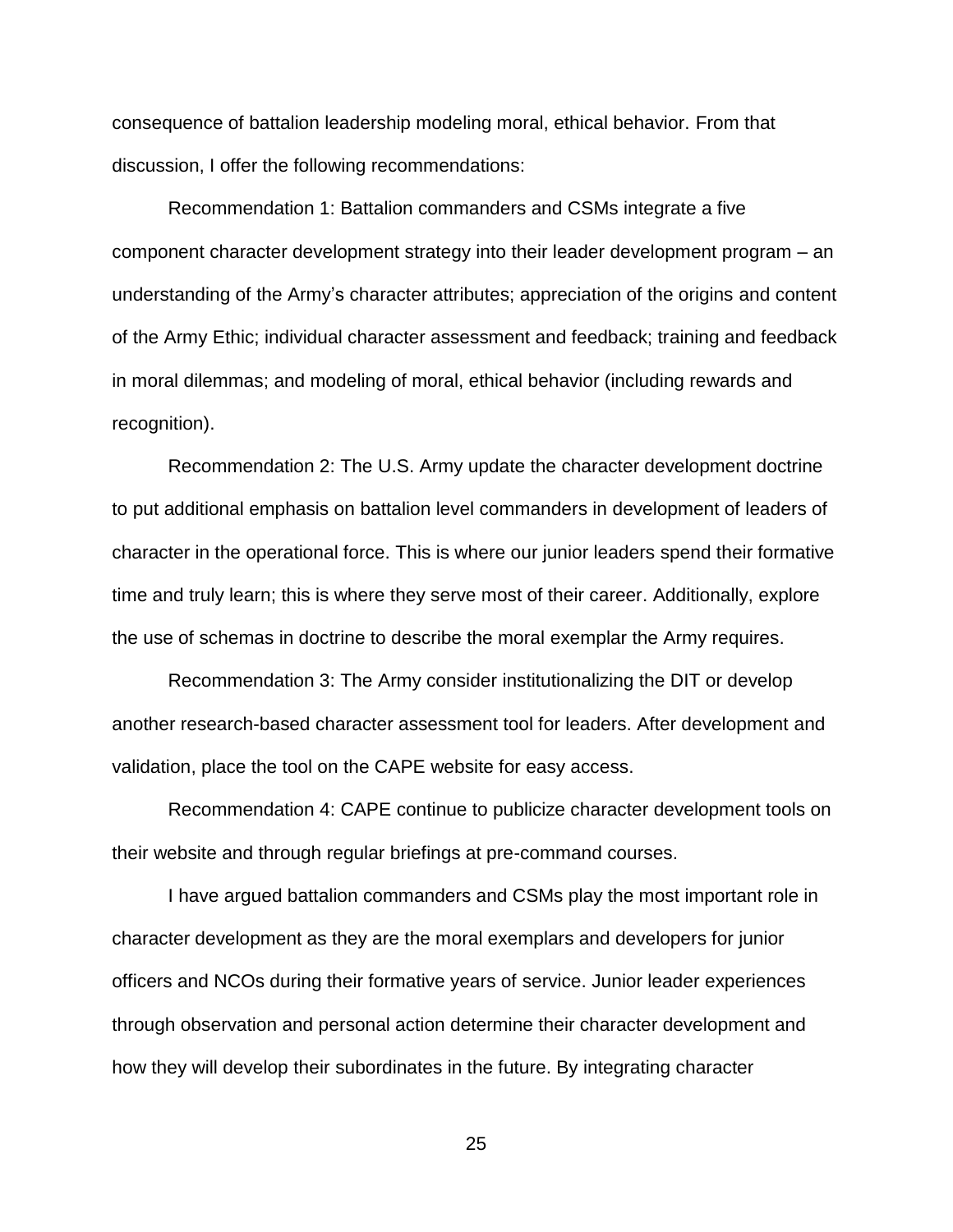development in a battalion's leader development program, the Army will exponentially

create leaders of character to confidently operate in the complex environment of today

and the future.

### **Endnotes**

<sup>1</sup> U.S. Department of the Army, *The Army Profession*, Army Doctrine Reference Publication 1 (Washington, DC: U.S. Department of the Army, June 14, 2015), 6-2.

<sup>2</sup> Brian M. Michelson, "Character Development of U.S. Army Leaders: The Laissez-Faire Approach," *Military Review* 93*,* no. 5 (September-October 2013): 31, [http://usacac.army.mil/CAC2/MilitaryReview/Archives/English/MilitaryReview\\_20131031\\_art007.](http://usacac.army.mil/CAC2/MilitaryReview/Archives/English/MilitaryReview_20131031_art007.pdf) [pdf](http://usacac.army.mil/CAC2/MilitaryReview/Archives/English/MilitaryReview_20131031_art007.pdf) (accessed September 20, 2015).

<sup>3</sup> This number was obtained through review of three U.S. Army publications. See U.S. Department of the Army, *The Army Profession,* 4-1; U.S. Department of the Army, *Army Leadership,* Army Doctrine Reference Publication 6-22 (Washington, DC: U.S. Department of the Army, September 10, 2012), 3-5; U.S. Department of the Army, *Leader Development,* Field Manual 6-22 (Washington, DC: U.S. Department of the Army, June 30, 2015), 5-1.

<sup>4</sup> U.S. Department of the Army, *Leader Development,* 5-1.

<sup>5</sup> Sean T. Hannah and Patrick J. Sweeney, "Frameworks of Moral Development and the West Point Experience: Building Leaders of Character for the Army and the Nation," in *The Warriors Character: Leadership Wisdom from West Point's Cadet Prayer*, ed. Dr. Don M. Snider (New York: McGraw-Hill, 2013), 118.

<sup>6</sup> "ILW Contemporary Military Forum #3: Developing Future Leaders," October 12, 2015, *Defense Video and Imagery Distribution Service*, video file, [https://www.dvidshub.net/video/428012/ilw-contemporary-military-forum-3-developing-future](https://www.dvidshub.net/video/428012/ilw-contemporary-military-forum-3-developing-future-leaders#.VtOCPY-cHIV)[leaders#.VtOCPY-cHIV](https://www.dvidshub.net/video/428012/ilw-contemporary-military-forum-3-developing-future-leaders#.VtOCPY-cHIV) (accessed February 28, 2016).

 $7$  Tony Pfaff, "The Officer as a Leader of Character: Leadership, Character, and Ethical Decision-Making," in *The Future of the Army Profession*, 2nd ed., ed. Don M. Snider and Lloyd J. Matthews (New York: McGraw-Hill, 2005), 153

8 Ibid., 155.

<sup>9</sup> Charles A. Pfaff, "Officership: Character, Leadership, and Ethical Decisionmaking," *Military Review* 83, no. 2 (March/April 2003): 68.

<sup>10</sup> Pfaff, "The Officer as a Leader of Character," 156.

<sup>11</sup> Ibid., 159.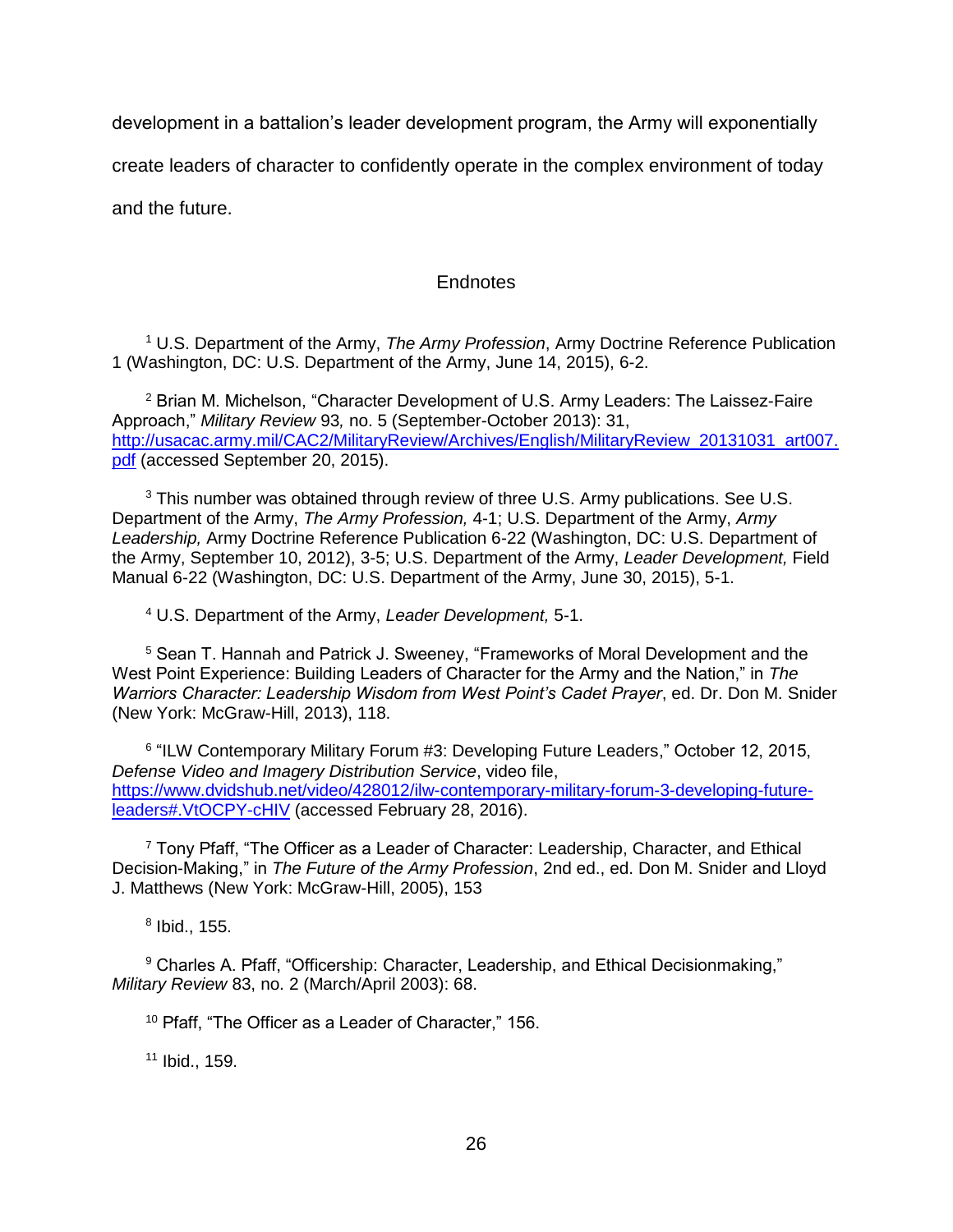<sup>12</sup> Anthony Hartle, "Moral Principles and Moral Reasoning in the Ethics of Leadership," in *The Warriors Character: Leadership Wisdom from West Point's Cadet Prayer*, 206.

 Michael D. Matthews, *Headstrong: How Psychology is Revolutionizing War* (New York: Oxford University Press, 2014), 28.

Ibid., 26.

Ibid.

Ibid.

Ibid.

Ibid., 28.

U.S. Department of the Army, *The Army Profession*, 3-2.

Ibid., 5-3.

Ibid.

U.S. Department of the Army, *Army Leadership,* 3-1.

Ibid.

Ibid.

Ibid., 3-5.

<sup>26</sup> Ibid., 3-2, 3-3. For a more in-depth description of Army Values see ADRP 6-22, 3-2 and 3-3 as well as ADRP 1, B-5.

Ibid., 3-5.

Ibid.

Ibid.

 Daniel Goleman, *Primal Leadership: Learning to Lead with Emotional Intelligence* (Boston, MA: Harvard Business Review Press, 2002), 6.

Ibid., 39.

<sup>32</sup> Philip Lewis, Karl Kuhnert, and Robert Maginnis, "Defining Military Character," *Parameters 17,* no. 2 (Summer 1987): 38, [http://strategicstudiesinstitute.army.mil/pubs/parameters/Articles/1987/1987%20lewis%20kuhne](http://strategicstudiesinstitute.army.mil/pubs/parameters/Articles/1987/1987%20lewis%20kuhnert%20maginnis.pdf) [rt%20maginnis.pdf](http://strategicstudiesinstitute.army.mil/pubs/parameters/Articles/1987/1987%20lewis%20kuhnert%20maginnis.pdf) (accessed October 4, 2015).

Ibid., 39.

U.S. Department of the Army, *The Army Profession*, 2-3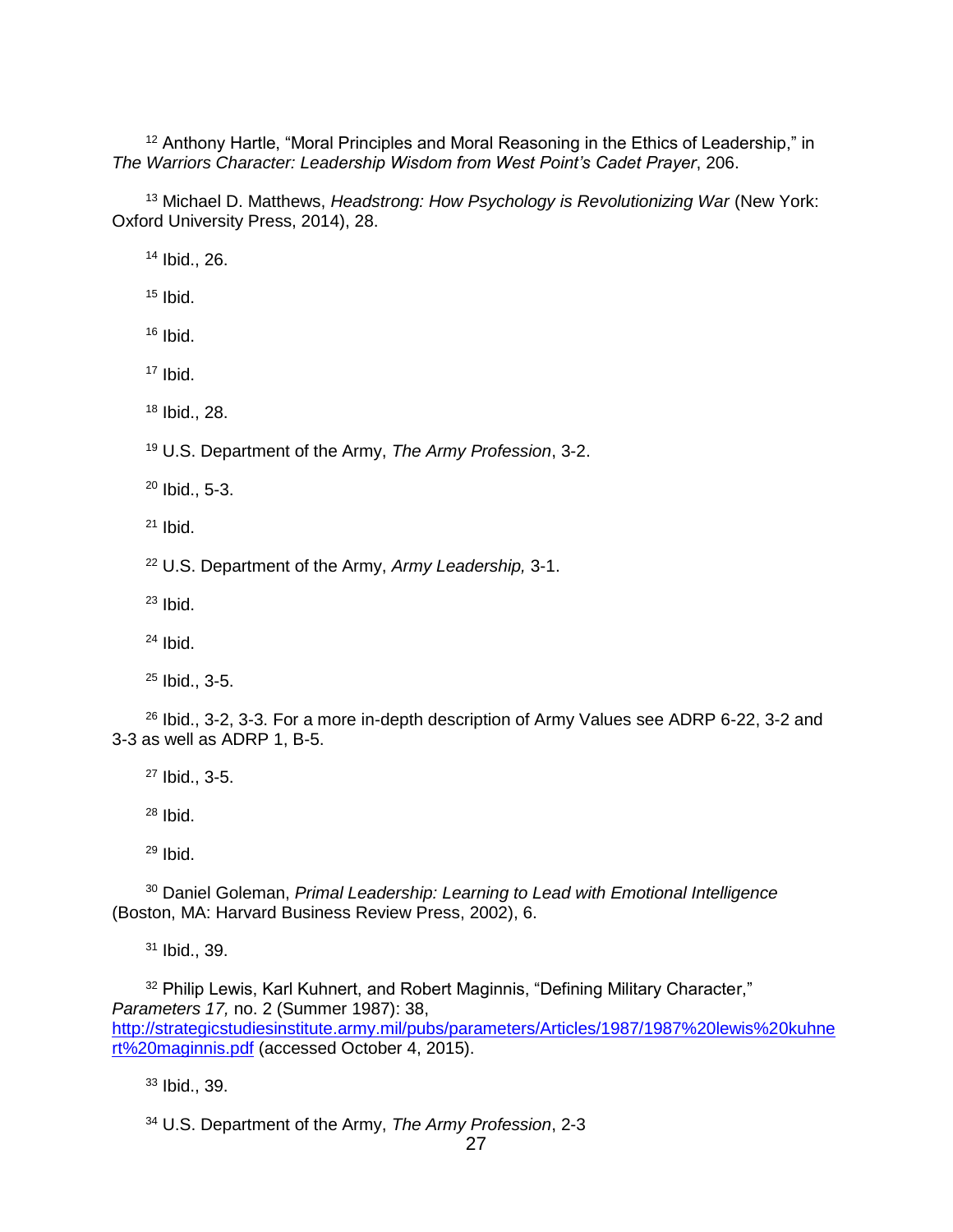<sup>35</sup> *United States Code,* Title 10USC, Title 10, 1732.

<sup>36</sup> Don M. Snider, "Developing Leaders of Character at West Point," in *The Warriors Character: Leadership Wisdom from West Point's Cadet Prayer*, 28.

<sup>37</sup> Lewis, Kuhnert and Maginnis, "Defining Military Character," 38.

<sup>38</sup> Patrick J. Sweeney, Matthew W. Imboden, Sean T. Hannah, "Building Moral Strength: Bridging the Moral Judgement-Action Gap," *New Directions for Student Leadership* 2015, no. 146 (Summer 2015): 27.

 $39$  Ibid.

<sup>40</sup> R.M. Niemiec, "VIA Character Strengths: Research and Practice (The First Ten Years)," in *Well-being and Cultures: Perspectives on Positive Psychology,* ed. H.H. Knoop and A. Delle Fave (New York: Springer, 2013), 11,

<https://www.viacharacter.org/www/LinkClick.aspx?fileticket=GoqggR0GNQQ%3D&portalid=0> (accessed January 9, 2016).

<sup>41</sup> Ibid., 1.

<sup>42</sup> Matthews, *Headstrong*, 27; Niemiec, "VIA Character Strengths," 3.

<sup>43</sup> The VIA-IS can be found at [www.viacharater.org.](http://www.viacharater.org/)

<sup>44</sup> Michael D. Matthews, "Cognitive and Non-Cognitive Factors in Soldier Performance," in *The Oxford Handbook of Military Psychology Handbook*, ed. Janice H. Laurence and Michael D. Matthews (New York: Oxford University Press, 2012), 210-211.

<sup>45</sup> Matthews, *Headstrong*, 20.

<sup>46</sup> Angela Duckworth, "12 Item Grit Scale," <https://upenn.app.box.com/s/et30heyb2e7keq4t2w8b7c65l230pscn> (accessed January 9, 2016).

<sup>47</sup> Matthews, "Cognitive and Non-Cognitive Factors in Soldier Performance," 208.

48 The University of Alabama Center for Ethical Development, "DIT and DIT-2," <http://ethicaldevelopment.ua.edu/dit-and-dit-2/> (accessed on January 9, 2016).

<sup>49</sup> Clinton A. Culp, "Character Education: TBS and Beyond," *Marine Corps Gazette* 96, no. 11 (November 2012): 73.

<sup>50</sup> Chaplain (Lieutenant Colonel) Kenneth R. Williams, "An Assessment of Moral and Character Education in Initial Entry Training (IET)," *Journal of Military Ethics* 9*,* no. 1 (February 2010): 43, <http://www.tandfonline.com/doi/pdf/10.1080/15027570903523107> (accessed January 10, 2016).

<sup>51</sup> James Rest et al., "A Neo-Kohlbergian Approach: The DIT and Schema Theory," *Educational Psychology Review* 11, no. 4 (1999): 297.

 $52$  Ibid.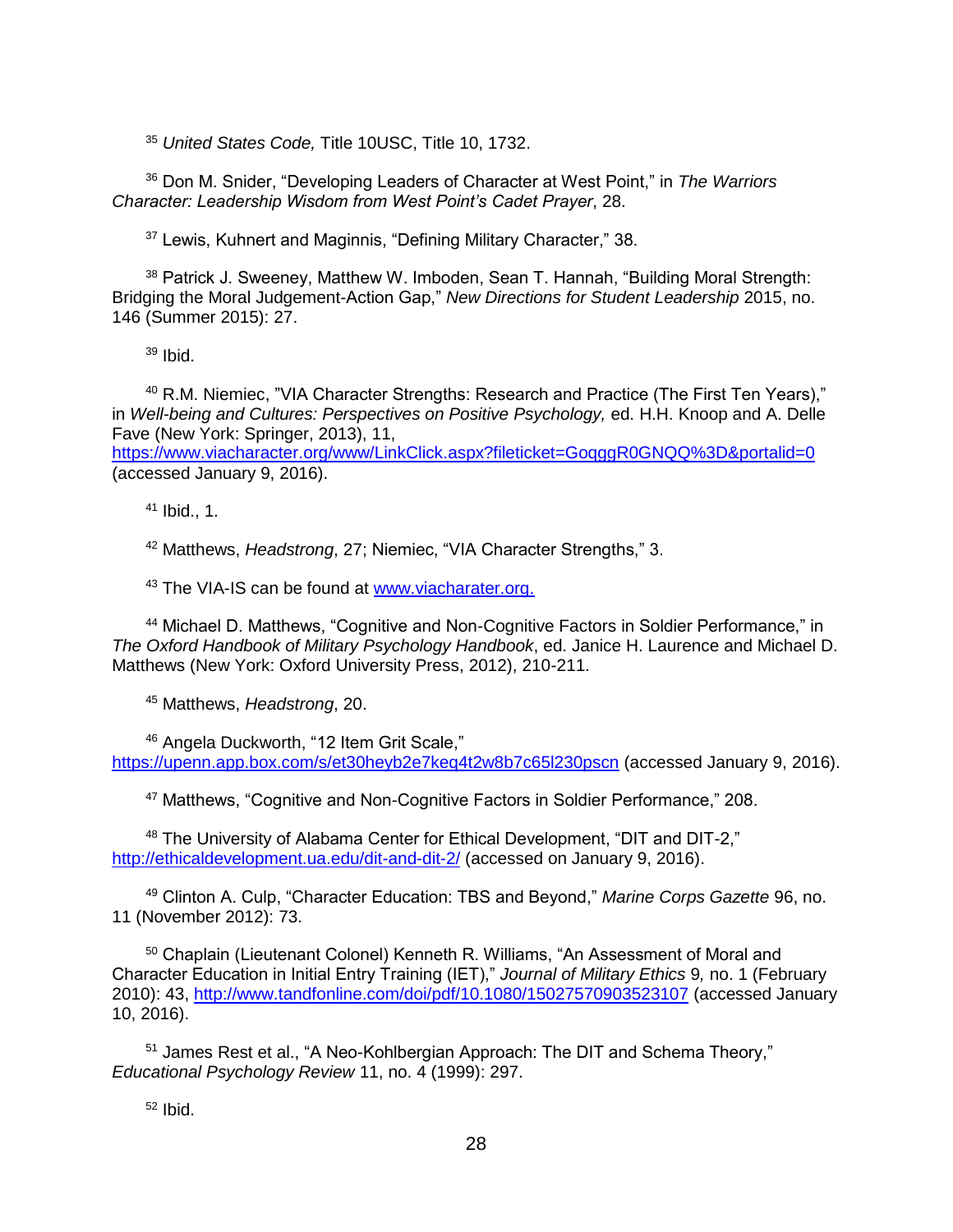<sup>53</sup> Williams, "An Assessment of Moral and Character Education in Initial Entry Training (IET)," 43; Michael S. Pritchard, *Professional Integrity: Thinking Ethically* (Lawrence: University Press of Kansas), 157.

<sup>54</sup> Pritchard, *Professional Integrity,* 157.

<sup>55</sup> Ibid., 158.

 $56$  Ibid.

<sup>57</sup> This is an additional weakness in Army doctrine on character. An explanation of the schemas in doctrine could be useful for junior leaders as they develop their character and leadership skills.

<sup>58</sup> U.S. Department of the Army, *Leader Development,* 5-1.

<sup>59</sup> Culp, "Character Education: TBS and Beyond," 73; Williams, "An Assessment of Moral and Character Education in Initial Entry Training (IET)," 43.

<sup>60</sup> U.S. Department of the Army, *The Army Profession*, B-5; U.S. Department of the Army, *Leader Development,* 6-3.

<sup>61</sup> Hannah and Sweeney, "Frameworks of Moral Development and the West Point Experience," 108.

 $62$  Ibid.

 $63$  Ibid., 117.

<sup>64</sup> Sweeney, Imboden, and Hannah, "Building Moral Strength," 22.

<sup>65</sup> Michael A. Hogg, "Social Identity Theory," in *Encyclopedia of Leadership*, vol. 4, ed. George R. Goethals, Georgia J. Sorenson, and James MacGregor Burns (Thousand Oaks, CA: Sage Publications, 2004), 1458.

 $66$  Ibid.

<sup>67</sup> Michael A. Hogg, "A Social Identity Theory of Leadership," *Personality and Social Psychology Review* 5*,* no. 3 (August 2001): 188.

<sup>68</sup> Michael A. Hogg and Deborah J. Terry, "Social Identity and Self-Categorization Process in Organizational Contexts," *The Academy of Management Review* 25, no. 1 (January 2000): 127.

<sup>69</sup> Ibid., 128.

 $70$  Janelle E. Wells and Thomas J. Aicher, "Follow the Leader: A Relational Demography, Similarity Attraction, and Social Identity Theory of Leadership Approach of a Team's Performance," *Gender Issues* 30, no.1-4 (December 2013): 6.

<sup>71</sup> Robert W. Terry, *Authentic Leadership: Courage in Action* (San Francisco: Jossey-Bass Publishers, 1993), 128.